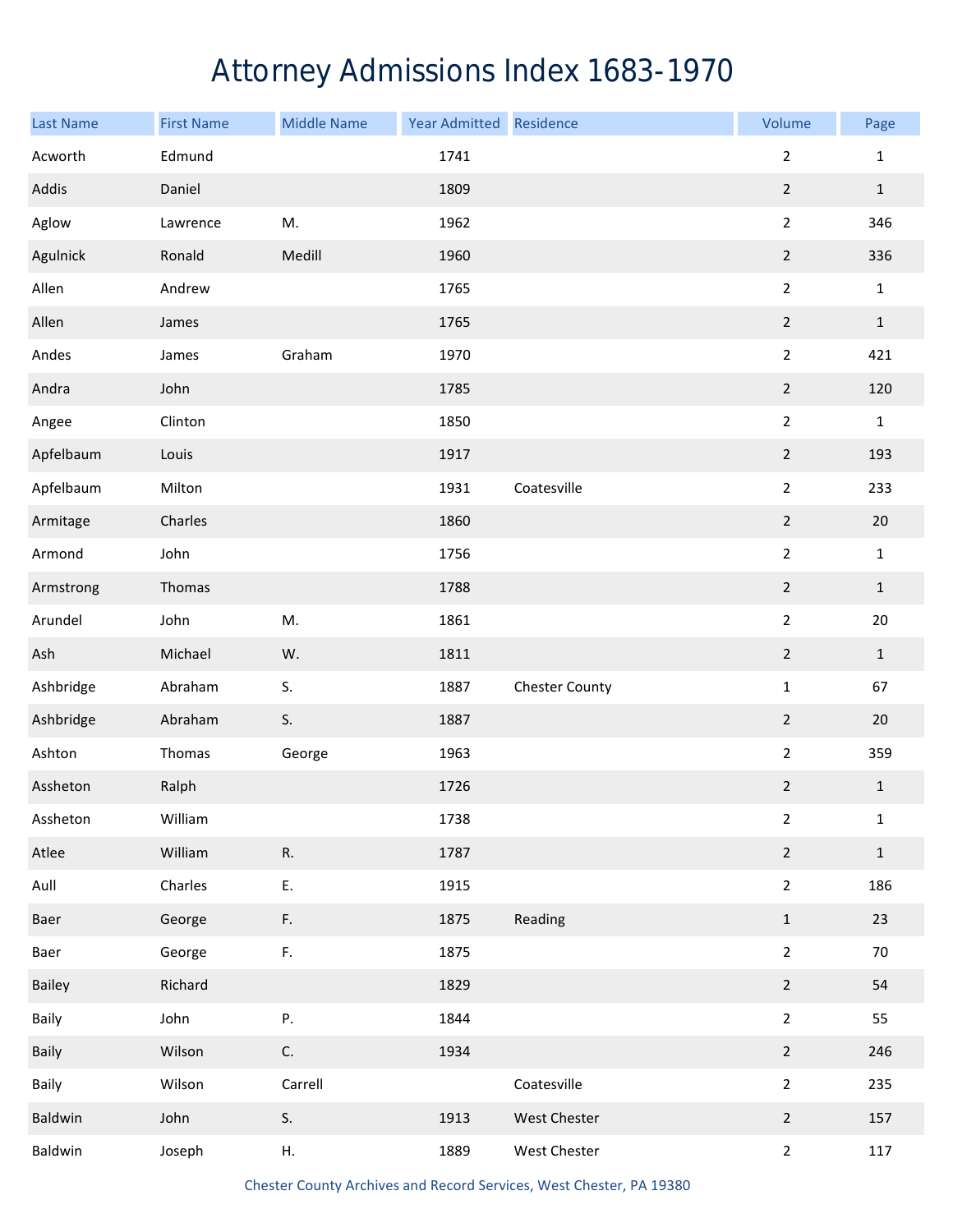| <b>Last Name</b> | <b>First Name</b> | <b>Middle Name</b> | Year Admitted | Residence            | Volume         | Page           |
|------------------|-------------------|--------------------|---------------|----------------------|----------------|----------------|
| Baldwin          | Joseph            | Η.                 | 1889          | West Chester         | $\mathbf 1$    | 65             |
| Baldwin          | Matthias          |                    | 1787          |                      | $\overline{2}$ | $\overline{2}$ |
| Baldwin          | Thomas            | <b>B.</b>          | 1875          | Philadelphia         | $\mathbf{1}$   | 21             |
| Baldwin          | Thomas            | W.                 | 1883          | West Chester         | $\overline{2}$ | 67             |
| Baldwin          | Thomas            | W.                 | 1883          | <b>West Chester</b>  | $\,1\,$        | 43             |
| Ball             | Hector            | Lee                |               |                      | $\mathbf 1$    | 77             |
| Ball             | Hector            | Lee                | 1893          |                      | $\overline{2}$ | 21             |
| <b>Ballard</b>   | Hyde              | W.                 | 1952          | Pocopson             | $\overline{2}$ | 302            |
| Bankson          | Jacob             |                    | 1770          |                      | $\overline{2}$ | $\overline{2}$ |
| Bankson          | Jacob             |                    | 1771          |                      | $\overline{2}$ | $\overline{2}$ |
| Barber           | William           | E.                 | 1846          |                      | $\overline{2}$ | 55             |
| Barber           | William           | T.                 | 1876          | West Chester         | $\mathbf 1$    | $\overline{7}$ |
| Barber           | William           | T.                 | 1876          |                      | $\overline{2}$ | 65             |
| Barber           | William           | T.                 | 1876          |                      | $\overline{2}$ | 66             |
| Barker           | Edward            | D.                 | 1964          |                      | $\overline{2}$ | 362            |
| Barnard          | Joseph            | W.                 | 1867          |                      | $\overline{2}$ | 64             |
| Barrett          | Norris            | S.                 | 1886          | Philadelphia         | $\overline{2}$ | 79             |
| Barrett          | Norris            | S.                 | 1886          | Philadelphia         | $\mathbf{1}$   | 64             |
| Bartholomew      | Benjamin          |                    | 1826          |                      | $\overline{2}$ | 54             |
| Bayard           | James             | А.                 | 1787          |                      | $\overline{2}$ | $\overline{2}$ |
| Bayard           | Samuel            |                    | 1787          |                      | $\overline{2}$ | $\overline{2}$ |
| Beale            | Joseph            |                    | 1865          |                      | $\overline{2}$ | 64             |
| Bean             | Alfred            | U.                 | 1879          |                      | $\mathbf{1}$   | 42             |
| Bean             | Alfred            | U.                 | 1879          |                      | $\overline{2}$ | 66             |
| Bedford          | Gunning           |                    | 1774          |                      | $\overline{2}$ | $2^{\circ}$    |
| <b>Beggs</b>     | Robert            | L.                 | 1970          |                      | $\overline{2}$ | 417            |
| Bell             | Joseph            | M. C.              | 1890          | Milwaukee, Wisconsin | $\mathbf{1}$   | 73             |
| Bell             | Joseph            | McC.               | 1890          | Milwaukee, Wisconsin | $\overline{2}$ | 121            |
| Bell             | Thomas            | S.                 | 1821          |                      | $\overline{2}$ | 54             |
| Bell             | Thomas            | S.                 | 1859          |                      | $\overline{2}$ | 63             |
| Bender           | Rogers            | Armstrong          | 1961          |                      | $\overline{2}$ | 341            |
| Bender           | William           | Η.                 | 1958          |                      | $\overline{2}$ | 324            |
| Benner           | Carl              | О.                 | 1911          |                      | $\overline{2}$ | 176            |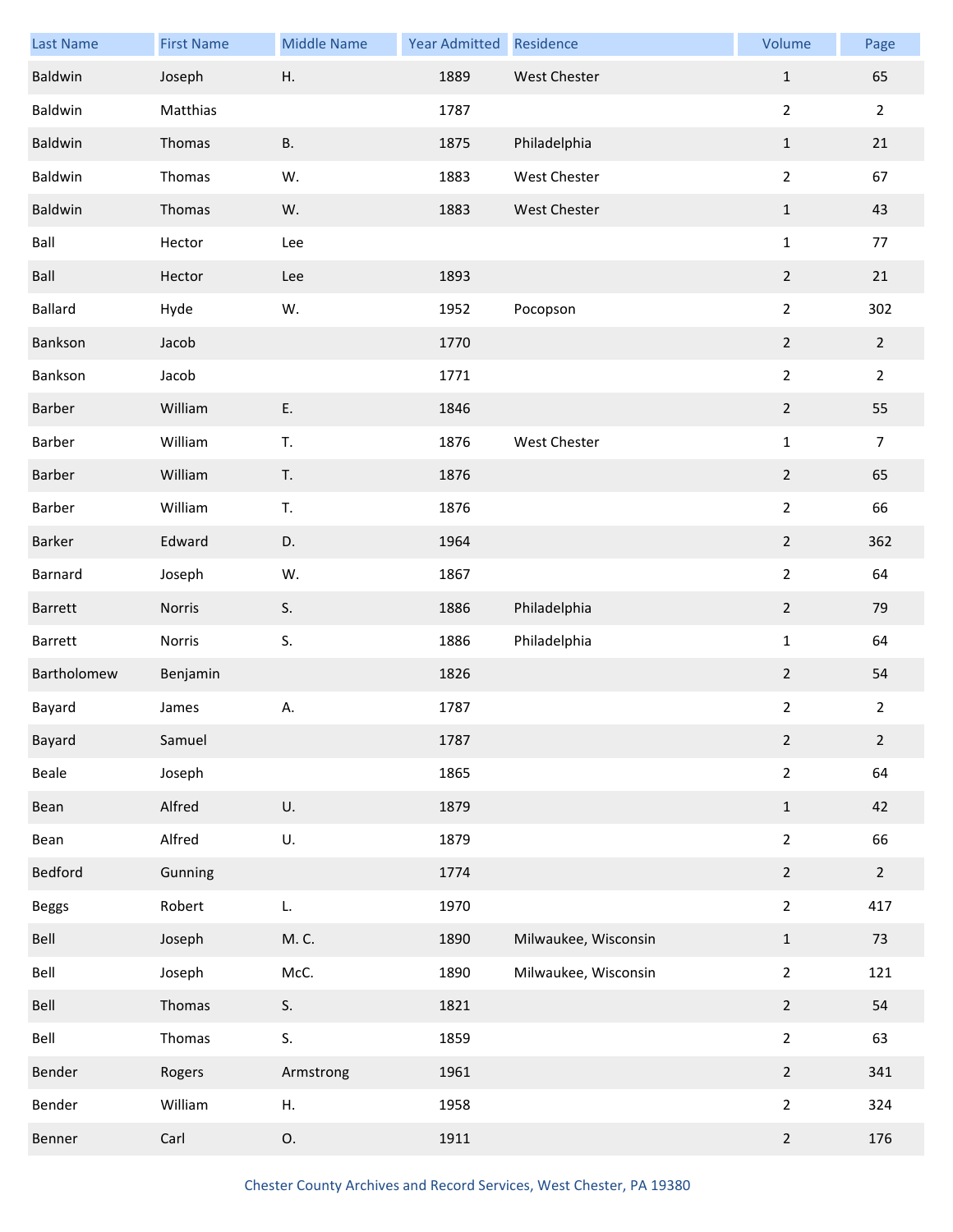| <b>Last Name</b> | <b>First Name</b> | <b>Middle Name</b> | Year Admitted Residence |                 | Volume         | Page           |
|------------------|-------------------|--------------------|-------------------------|-----------------|----------------|----------------|
| Bennett          | J.                | Robin              | 1911                    |                 | $\overline{2}$ | 174            |
| Bennett          | Lea               |                    | 1830                    |                 | $\overline{2}$ | 55             |
| Berger           | Harold            | Joseph             | 1966                    |                 | $\overline{2}$ | 379            |
| Bergstresser     | Henry             | Clay               | 1862                    |                 | $\overline{2}$ | 64             |
| Bergstresser     | Henry             | Clay               | 1862                    |                 | $\overline{2}$ | 63             |
| Bernard          | Isaac             | D.                 | 1816                    |                 | $\overline{2}$ | 54             |
| Bernard          | James             | D.                 | 1803                    |                 | $\overline{2}$ | 54             |
| Berstein         | Leon              |                    | 1968                    |                 | $\overline{2}$ | 390            |
| Bickel           | John              | W.                 | 1878                    |                 | $\overline{2}$ | 66             |
| Bickel           | John              | W.                 | 1878                    |                 | $\mathbf 1$    | 38             |
| <b>Biddle</b>    | James             |                    | 1765                    |                 | $\overline{2}$ | $\overline{2}$ |
| <b>Biddle</b>    | Marks             | John               | 1790                    |                 | $\overline{2}$ | 54             |
| Bingham          | Edward            | D.                 | 1874                    | Oxford          | $\overline{2}$ | 15             |
| Bingham          | Edward            | D.                 | 1878                    |                 | $\mathbf 1$    | 40             |
| Bingham          | Edward            | Donaldson          |                         | Oxford          | $\mathbf{1}$   | $14\,$         |
| Bingham          | Edward            | S.                 | 1878                    |                 | $\overline{2}$ | 66             |
| Bishop           | Jesse             |                    | 1852                    | Delaware County | $\overline{2}$ | 63             |
| Blair            | William           | L.                 | 1773                    |                 | $\overline{2}$ | $\overline{2}$ |
| Bond             | Phineas           |                    | 1773                    |                 | $\overline{2}$ | $\overline{2}$ |
| Bonham           | Joseph            | А.                 | 1859                    |                 | $\mathbf 2$    | 63             |
| Bowen            | John              | S.                 | 1842                    |                 | $\overline{2}$ | 55             |
| Boyer            | <b>B.</b>         | Markley            | 1854                    |                 | $\overline{2}$ | 63             |
| Boyer            | Solomon           | В.                 | 1870                    |                 | $\overline{2}$ | 65             |
| <b>Bradford</b>  | William           |                    | 1779                    |                 | $\overline{2}$ | $\overline{2}$ |
| <b>Bradley</b>   | John              |                    | 1828                    |                 | $\overline{2}$ | 54             |
| Breintuall       | Thomas            |                    | 1813                    |                 | $\overline{2}$ | 54             |
| Brinton          | Charles           | M. P.              |                         | West Chester    | $\overline{2}$ | 278            |
| Brinton          | Howard            | Futhey             |                         | West Chester    | $\overline{2}$ | 140            |
| Brinton          | John              | Η.                 | 1793                    |                 | $\overline{2}$ | 54             |
| Brinton          | John              | Η.                 | 1832                    |                 | $\overline{2}$ | 55             |
| Brockman         | Stanley           | J.                 | 1955                    |                 | $\overline{2}$ | 314            |
| Brooke           | Francis           | M.                 | 1860                    |                 | $\overline{2}$ | 63             |
| Broom            | Jacob             |                    | 1844                    |                 | $\overline{2}$ | 55             |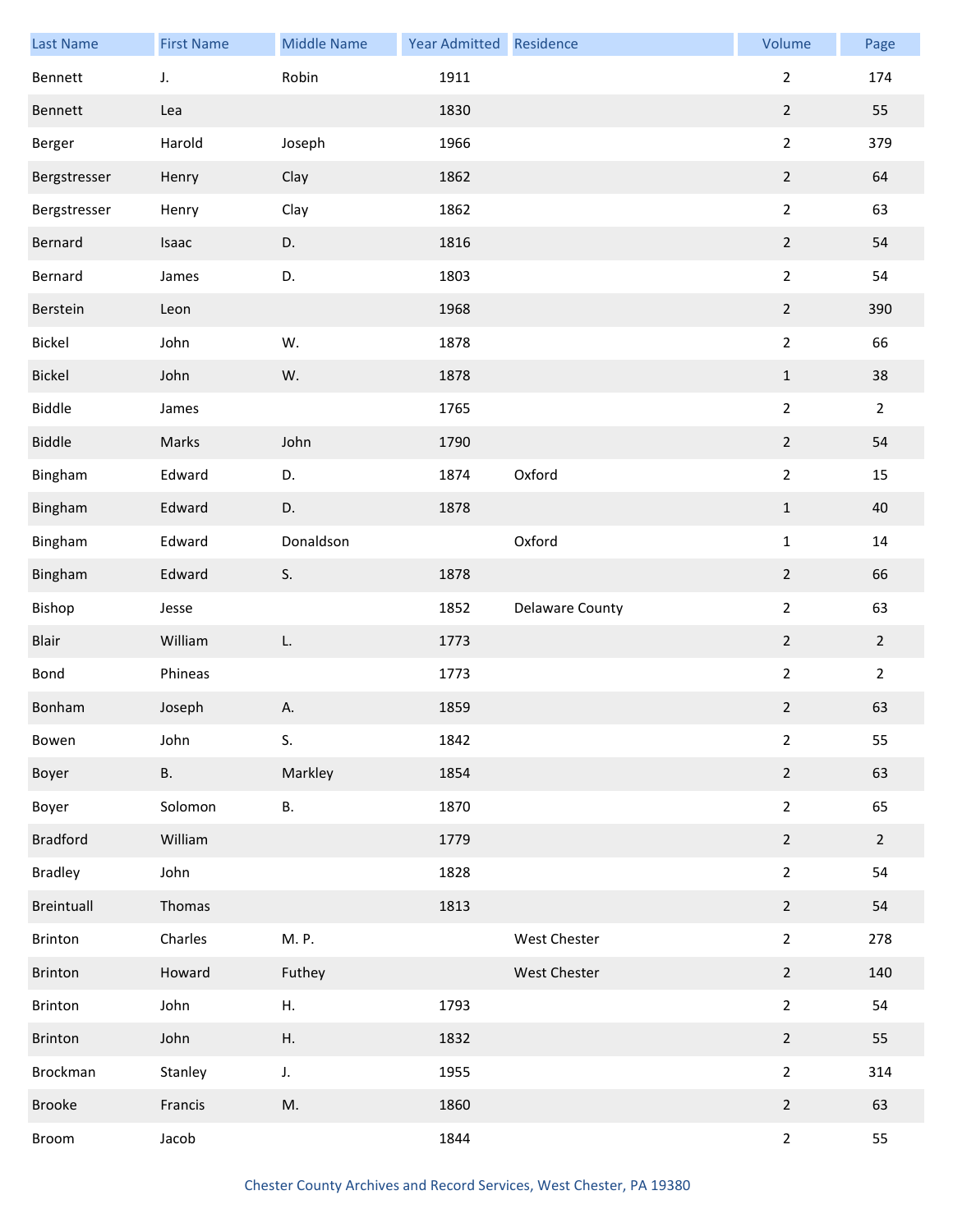| <b>Last Name</b> | <b>First Name</b> | <b>Middle Name</b> | Year Admitted Residence |                    | Volume         | Page           |
|------------------|-------------------|--------------------|-------------------------|--------------------|----------------|----------------|
| Broomall         | John              | M.                 | 1844                    |                    | $\overline{2}$ | 55             |
| Broomall         | William           | <b>B.</b>          | 1866                    |                    | $\overline{2}$ | 64             |
| Broomhall        | C.                | D. M.              | 1874                    |                    | $\overline{2}$ | 60             |
| Broomhall        | C.                | D. M.              | 1874                    |                    | $\mathbf{1}$   | 10             |
| Broughton        | А.                | D.                 | 1900                    |                    | $\overline{2}$ | 135            |
| Brown            | David             | Paul               | 1821                    |                    | $\overline{a}$ | 54             |
| Brown            | W.                | W.                 | 1873                    | Lancaster          | $\mathbf{1}$   | $\overline{2}$ |
| Brown            | W.                | W.                 | 1873                    | Lancaster          | $\overline{2}$ | 65             |
| Brutscher        | George            | Anthony            | 1970                    |                    | $\overline{2}$ | 418            |
| Brutscher        | George            | Joseph             | 1950                    | Toughkenamon       | $\overline{2}$ | 291            |
| <b>Buckley</b>   | Chester           | Barry              | 1963                    |                    | $\overline{2}$ | 354            |
| <b>Buckley</b>   | Clement           | В.                 | 1814                    |                    | $\overline{2}$ | 54             |
| Buckwalter       | Daniel            |                    | 1824                    |                    | $\overline{2}$ | 54             |
| Bull             | James             | Η.                 | 1840                    |                    | $\overline{2}$ | 55             |
| Bull             | William           | M.                 | 1843                    |                    | $\overline{2}$ | 55             |
| Burd             | Edward            |                    | 1779                    |                    | $\overline{2}$ | $\overline{2}$ |
| Bushong          | W.                | Ε.                 | 1923                    |                    | $\overline{2}$ | 196            |
| <b>Bushong</b>   | William           | Ε.                 | 1903                    | <b>York County</b> | $\overline{2}$ | 147            |
| <b>Butler</b>    | Robert            | Ogden              | 1949                    | Parkesburg         | $\overline{2}$ | 285            |
| <b>Butler</b>    | Thomas            | Richard            | 1940                    | Newtown Square     | $\overline{2}$ | 251            |
| <b>Butler</b>    | Thomas            | Stalker            | 1877                    | Uwchlan            | $\overline{2}$ | 33             |
| <b>Butler</b>    | Thomas            | Stalker            | 1877                    | Uwchlan            | $\mathbf 1$    | 9              |
| <b>Butler</b>    | William           |                    | 1845                    |                    | $\overline{2}$ | 55             |
| <b>Butler</b>    | William           |                    | 1885                    | West Chester       | $\overline{2}$ | 88             |
| <b>Butler</b>    | William           |                    | 1885                    | West Chester       | $\mathbf{1}$   | 52             |
| <b>Butler</b>    | William           |                    | 1962                    |                    | $\overline{2}$ | 353            |
| Cadmus           | Fred              | T.                 | 1947                    | South Coventry     | $\overline{2}$ | 287            |
| Cadwallader      | John              |                    | 1789                    |                    | $\overline{2}$ | $\mathbf{3}$   |
| Callaway         | Wilbur            | F.                 | 1875                    | Philadelphia       | $\overline{2}$ | 105            |
| Callaway         | Wilbur            | F.                 | 1875                    | Philadelphia       | $\mathbf 1$    | 20             |
| Campbell         | Chester           | C.                 | 1908                    | West Nottingham    | $\overline{2}$ | 150            |
| Campbell         | George            |                    | 1779                    |                    | $\overline{2}$ | $\mathbf{3}$   |
| Cantor           | Richard           | Lester             | 1961                    |                    | $\overline{2}$ | 340            |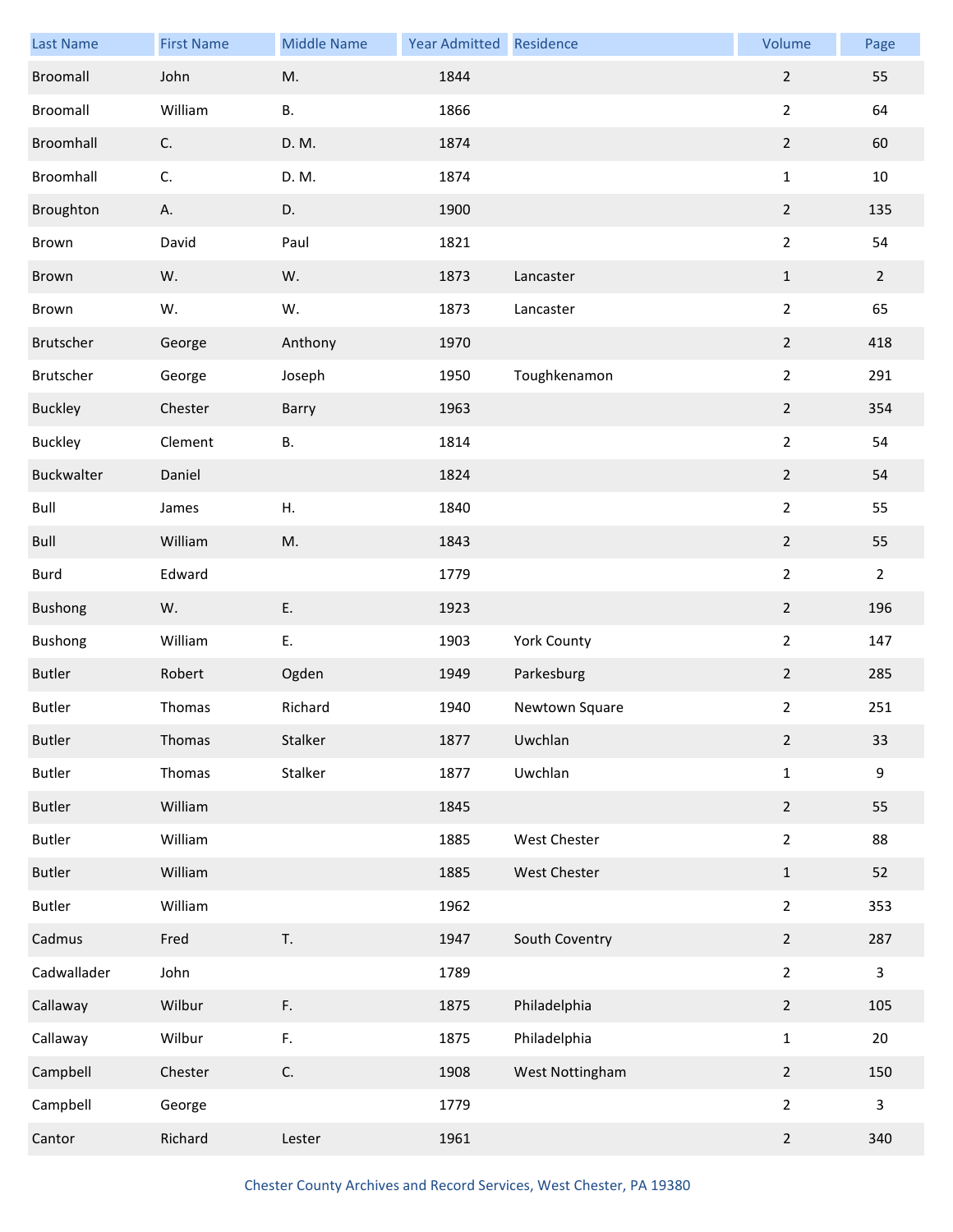| <b>Last Name</b> | <b>First Name</b> | <b>Middle Name</b> | <b>Year Admitted</b> | Residence           | Volume         | Page                    |
|------------------|-------------------|--------------------|----------------------|---------------------|----------------|-------------------------|
| Carey            | Alfred            | L.                 | 1867                 |                     | $\overline{2}$ | 104                     |
| Carlin           | Walter            | D.                 |                      | Coatesville         | $\overline{2}$ | 221                     |
| Carpenter        | Edwin             | Bickering          | 1957                 |                     | $\overline{2}$ | 318                     |
| Carpenter        | M.                | Michael            | 1969                 |                     | $\overline{2}$ | 398                     |
| Carruthers       | Henry             | W.                 | 1860                 |                     | $\overline{2}$ | 19                      |
| Carver           | Elias             |                    | 1854                 | <b>Bucks County</b> | $\overline{2}$ | 18                      |
| Chalfant         | William           |                    |                      | West Chester        | $\mathbf{1}$   | 54                      |
| Chalfant         | William           |                    | 1882                 | West Chester        | $\overline{2}$ | 108                     |
| Chandler         | George            | G.                 | 1921                 |                     | $\overline{2}$ | 200                     |
| Channcey         | Charles           |                    | 1798                 |                     | $\overline{2}$ | $\mathbf{3}$            |
| Chapman          | Abraham           |                    | 1790                 |                     | $\overline{2}$ | $\mathbf{3}$            |
| Chapman          | Seth              |                    | 1791                 |                     | $\overline{2}$ | $\mathbf{3}$            |
| Chew             | Benjamin          |                    | 1754                 |                     | $\overline{2}$ | $\overline{\mathbf{3}}$ |
| Chew             | Benjamin          |                    | 1786                 |                     | $\overline{2}$ | $\mathbf{3}$            |
| Clayton          | John              |                    | 1845                 |                     | $\overline{2}$ | 14                      |
| Cloyd            | John              |                    | 1795                 |                     | $\overline{2}$ | $\mathbf{3}$            |
| Clymer           | Daniel            |                    | 1769                 |                     | $\overline{2}$ | 3                       |
| Clymer           | Daniel            |                    | 1782                 |                     | $\overline{2}$ | $\overline{\mathbf{3}}$ |
| Coale            | James             | Sutton             | 1965                 |                     | $\overline{2}$ | 374                     |
| Coates           | Eric              | Stephen            | 1965                 |                     | $\overline{2}$ | 372                     |
| Coates           | Lindsay           |                    | 1764                 |                     | $\overline{2}$ | $\mathbf{3}$            |
| Conard           | Jesse             |                    | 1819                 |                     | $\overline{2}$ | 14                      |
| Conarror         | George            | W.                 | 1857                 | Philadelphia        | $\overline{2}$ | 18                      |
| Condy            | Jonathan          | W.                 | 1800                 |                     | $\overline{2}$ | $\mathbf{3}$            |
| Corliss          | Samuel            | Brown              | 1960                 |                     | $\overline{2}$ | 328                     |
| Corman           | Joseph            | M.                 | 1930                 | Coatesville         | $\overline{2}$ | 231                     |
| Cornman          | Henry             | W.                 | 1859                 |                     | $\overline{2}$ | 18                      |
| Cornwell         | Gibbons           | G.                 | 1889                 | West Chester        | $\mathbf{1}$   | 63                      |
| Cornwell         | Gibbons           | Gray               | 1889                 | West Chester        | $\overline{2}$ | 115                     |
| Cornwell         | Robert            | T.                 | 1866                 |                     | $\overline{2}$ | 19                      |
| Corson           | George            | M.                 | 1872                 |                     | $\overline{2}$ | 104                     |
| Coxe             | John              |                    | 1781                 |                     | $\overline{2}$ | $\overline{\mathbf{3}}$ |
| Creigh           | James             | J.                 | 1857                 |                     | $\overline{2}$ | 18                      |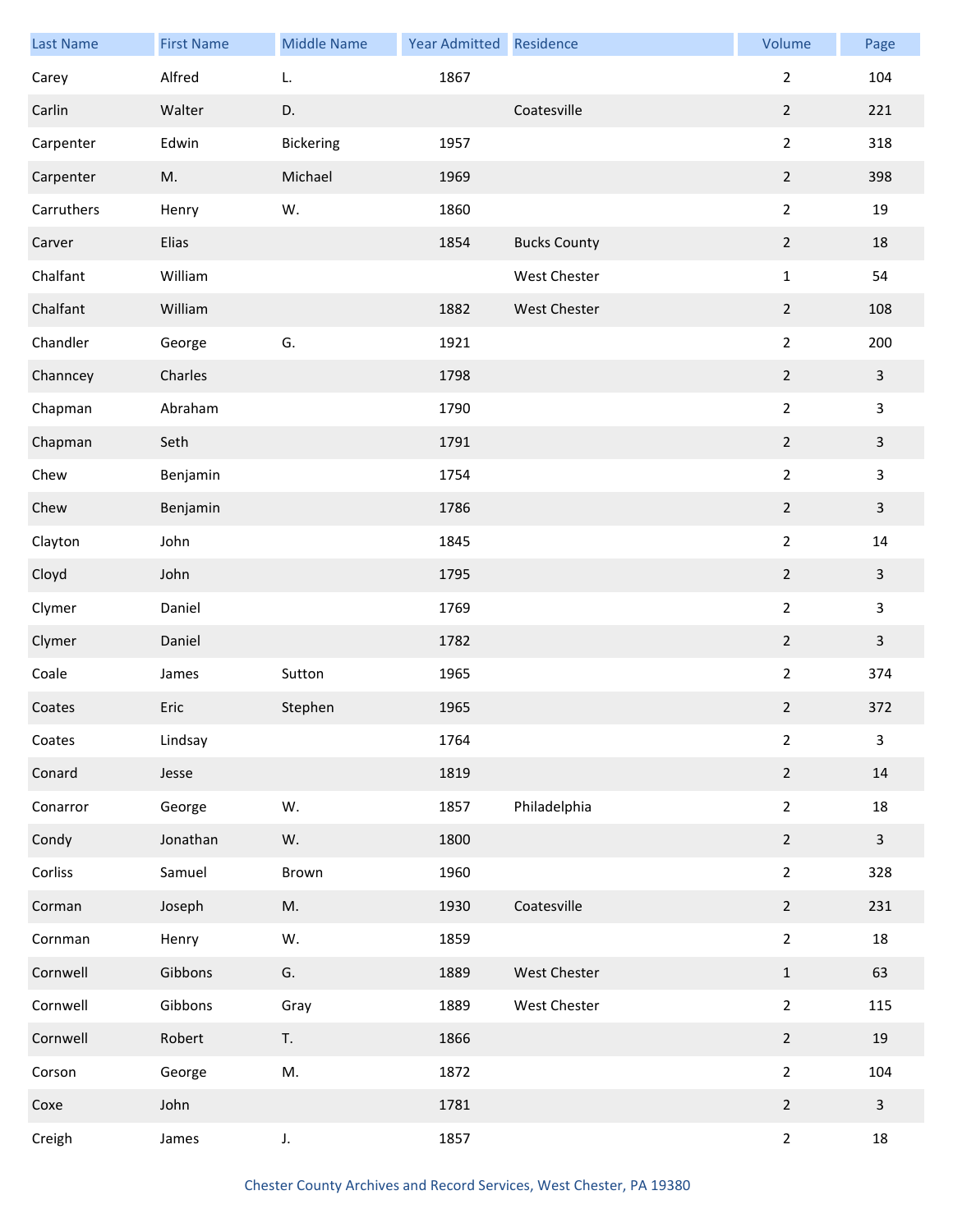| <b>Last Name</b> | <b>First Name</b> | <b>Middle Name</b> | Year Admitted | Residence    | Volume           | Page           |
|------------------|-------------------|--------------------|---------------|--------------|------------------|----------------|
| Cremers          | William           | Leonard            | 1954          |              | $\overline{2}$   | 312            |
| Cronin           | Charles           | I.                 | 1913          |              | $\overline{2}$   | 183            |
| Cunningham       | William           | Ross               | 1846          |              | $\overline{2}$   | 14             |
| Currie           | John              |                    | 1764          |              | $\overline{2}$   | $\mathbf{3}$   |
| Cuyler           | Theodore          |                    | 1859          |              | $\mathbf 2$      | 18             |
| Darlington       | Barton            |                    | 1885          | West Chester | $\overline{2}$   | 78             |
| Darlington       | Barton            |                    | 1885          | West Chester | $\mathbf 1$      | 51             |
| Darlington       | Edward            |                    | 1826          |              | $\overline{2}$   | 4              |
| Darlington       | Francis           |                    | 1852          |              | $\mathbf 2$      | 58             |
| Darlington       | George            | Ε.                 | 1866          |              | $\overline{2}$   | 60             |
| Darlington       | Howard            |                    | 1843          |              | $\overline{2}$   | 58             |
| Darlington       | Isaac             |                    | 1801          |              | $\overline{2}$   | 4              |
| Darlington       | Isabel            |                    |               | West Chester | $\mathbf{1}$     | 78             |
| Darlington       | Isabel            |                    | 1897          | West Chester | $\overline{2}$   | 123            |
| Darlington       | William           |                    | 1826          |              | $\overline{2}$   | $\overline{4}$ |
| Darlington       | William           | Henry              | 1853          |              | $\overline{2}$   | 59             |
| Davis            | Benjamin          | F.                 | 1872          |              | $\overline{2}$   | 60             |
| Davis            | James             |                    | 1843          |              | $\overline{2}$   | 58             |
| Davis            | Reese             |                    | 1864          |              | $\boldsymbol{2}$ | 59             |
| Deihm            | Carl              | Β.                 | 1915          |              | $\overline{2}$   | 169            |
| Deininger        | Frederick         | W.                 | 1928          | Phoenixville | $\overline{2}$   | 223            |
| Deininger        | L.                | K. W.              | 1929          |              | $\overline{2}$   | 226            |
| Delduco          | А.                | Alfred             | 1952          |              | $\overline{2}$   | 297            |
| Denny            | Mark              |                    | 1829          |              | $\overline{2}$   | 4              |
| Derr             | Cyrus             | G.                 | 1880          |              | $\overline{2}$   | 61             |
| Derr             | Cyrus             | G.                 | 1880          |              | $\mathbf 1$      | 44             |
| Des Marais       | Stanley           | Fredericks         | 1965          |              | $\overline{2}$   | 373            |
| Devereux         | Stephen           | А.                 | 1829          | Phoenixville | $\overline{2}$   | 215            |
| Dewees           | George            | S.                 | 1898          | Philadelphia | $\mathbf 2$      | 128            |
| Dewees           | William           |                    | 1800          |              | $\overline{2}$   | 4              |
| Diamond          | Francis           |                    | 1843          |              | $\overline{2}$   | 59             |
| Dick             | Archibald         | T.                 | 1810          |              | $\overline{2}$   | 4              |
| <b>Dick</b>      | Thomas            | В.                 | 1790          |              | $\overline{2}$   | $\overline{4}$ |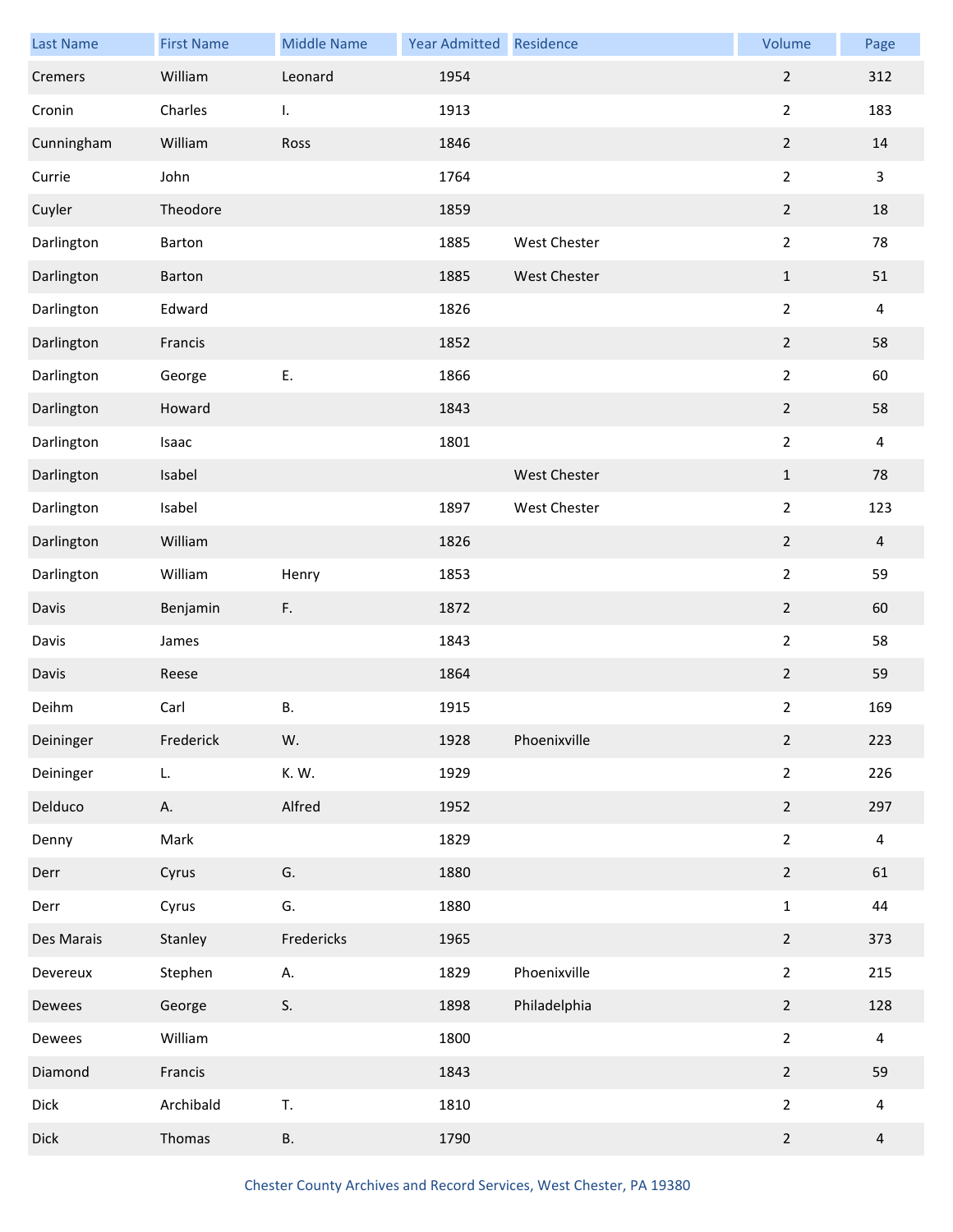| <b>Last Name</b> | <b>First Name</b> | <b>Middle Name</b> | Year Admitted Residence |                        | Volume         | Page           |
|------------------|-------------------|--------------------|-------------------------|------------------------|----------------|----------------|
| Dickey           | Irvine            | ${\sf R}.$         | 1912                    |                        | $\overline{2}$ | 179            |
| Dickey           | J.                | M. C.              | 1870                    |                        | $\overline{2}$ | 60             |
| Dickinson        | Oliver            | Β.                 | 1886                    | Delaware County        | $\overline{2}$ | 78             |
| Dickinson        | Oliver            | В.                 | 1886                    | Delaware               | $\mathbf{1}$   | 67             |
| Dickson          | Frederick         | S.                 | 1873                    |                        | $\overline{2}$ | 61             |
| Dillinghan       | William           | Η.                 | 1816                    |                        | $\overline{2}$ | $\overline{4}$ |
| Dingee           | William           | E.                 | 1874                    |                        | $\mathbf 2$    | 70             |
| Dingee           | William           | E.                 | 1874                    |                        | $\mathbf{1}$   | 11             |
| Dittman          | Frederick         |                    | 1869                    | Philadelphia           | $\overline{2}$ | 60             |
| Dixon            | E.                | S.                 | 1876                    |                        | $\mathbf 2$    | 61             |
| Dixon            | E.                | S.                 | 1876                    |                        | $\mathbf 1$    | 28             |
| Dodson           | Robert            | <b>B.</b>          | 1828                    |                        | $\overline{2}$ | $\overline{4}$ |
| D'Onofrio        | Anthony           | Warren             | 1965                    |                        | $\overline{2}$ | 371            |
| Dovan            | Joseph            | J.                 | 1867                    |                        | $\overline{2}$ | 60             |
| Driver           | Alfred            |                    | 1877                    | Delaware County        | $\overline{2}$ | 61             |
| Driver           | Alfred            |                    | 1877                    | <b>Delaware County</b> | $\,1\,$        | 35             |
| Dropsie          | Moses             | А.                 | 1864                    |                        | $\overline{2}$ | 59             |
| <b>DuBois</b>    | Samuel            | M.                 | 1857                    |                        | $\overline{2}$ | 59             |
| Duer             | John              |                    | 1804                    |                        | $\overline{2}$ | $\overline{4}$ |
| Duffy            | John              | James              | 1962                    |                        | $\overline{2}$ | 351            |
| Duponcean        | Peter             | S.                 | 1788                    |                        | $\overline{2}$ | 4              |
| Durkin           | Robert            | Henry              | 1791                    |                        | $\overline{2}$ | 4              |
| Eachus           | Reuben            |                    | 1807                    |                        | $\overline{2}$ | 5              |
| Edwards          | David             |                    | 1744                    |                        | $\overline{2}$ | 5              |
| Edwards          | John              |                    | 1806                    |                        | $\overline{2}$ | 5              |
| Edwards          | Samuel            |                    | 1815                    |                        | $\overline{2}$ | 5              |
| Elicker          | Charles           | Robert             | 1961                    |                        | $\overline{2}$ | 342            |
| Elliott          | William           | T.                 | 1887                    |                        | $\overline{2}$ | 21             |
| Elliott          | William           | T.                 | 1887                    |                        | $\mathbf 1$    | 68             |
| Elwes            | Henry             |                    | 1765                    |                        | $\overline{2}$ | 5              |
| Endy             | Alexander         |                    | 1963                    |                        | $\overline{2}$ | 356            |
| Ermentrout       | Daniel            |                    | 1867                    |                        | $\overline{2}$ | 16             |
| Ernst            | William           |                    | 1872                    |                        | $\overline{2}$ | 16             |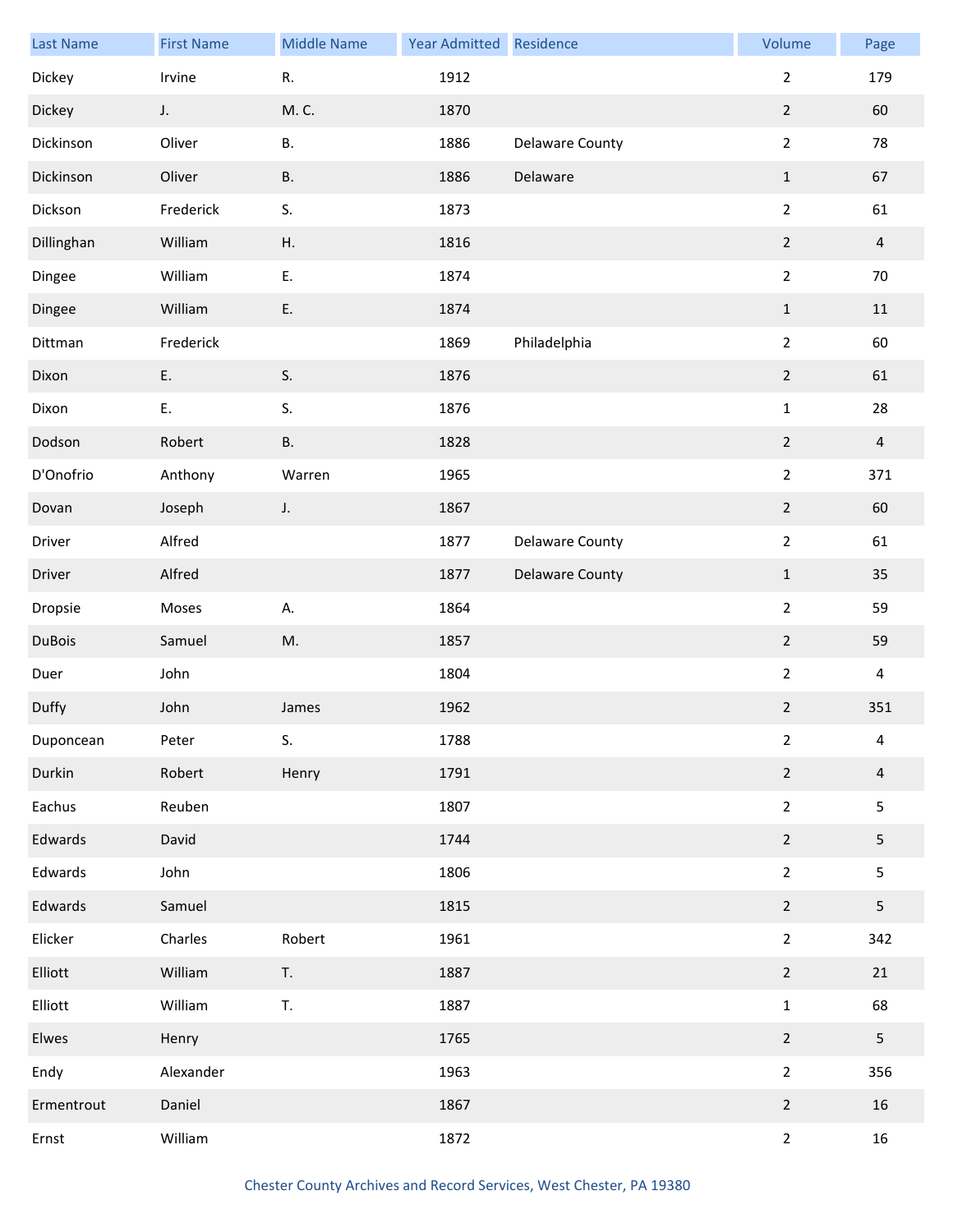| <b>Last Name</b> | <b>First Name</b> | <b>Middle Name</b> | Year Admitted Residence |                     | Volume           | Page           |
|------------------|-------------------|--------------------|-------------------------|---------------------|------------------|----------------|
| Evans            | Abel              |                    | 1770                    |                     | $\overline{2}$   | 5              |
| Evans            | Benjamin          |                    | 1814                    |                     | $\overline{2}$   | 5              |
| Evans            | Evan              | Rice               | 1793                    |                     | $\overline{2}$   | 5              |
| Evans            | Ezra              |                    |                         | Uwchlan             | $\mathbf{1}$     | $\bf 8$        |
| Evans            | Ezra              |                    | 1876                    |                     | $\mathbf 1$      | 25             |
| Evans            | Ezra              |                    | 1876                    | Uwchlan             | $\overline{2}$   | 17             |
| Evans            | John              |                    | 1749                    |                     | $\overline{2}$   | 5              |
| Evans            | Peter             |                    | 1726                    |                     | $\overline{2}$   | 5              |
| Evans            | Rowland           |                    | 1881                    |                     | $1\,$            | 49             |
| Evans            | Rowland           |                    | 1881                    |                     | $\overline{2}$   | 17             |
| Everhart         | James             | <b>B.</b>          | 1845                    | <b>West Chester</b> | $\overline{2}$   | 16             |
| Ewing            | Joseph            | Neff               | 1930                    | Schuylkill          | $\overline{2}$   | 228            |
| Ewing            | Joseph            | Neff               | 1954                    |                     | $\overline{2}$   | 308            |
| Ewing            | Samuel            | Evans              | 1956                    |                     | $\overline{2}$   | 310            |
| Ewing            | William           |                    | 1784                    |                     | $\overline{2}$   | 5              |
| Fairlamb         | Η.                | Townsend           | 1877                    | West Chester        | $\mathbf 2$      | 111            |
| Fairlamb         | Η.                | Townsend           | 1877                    | West Chester        | $\mathbf{1}$     | 12             |
| Feather          | Augustus          | J.                 | 1866                    |                     | $\overline{2}$   | 112            |
| Featherman       | John              | А.                 | 1969                    |                     | $\boldsymbol{2}$ | 404            |
| Feierman         | Benjamin          |                    |                         |                     | $\overline{2}$   | 280            |
| Fell             | William           | W.                 | 1867                    |                     | $\overline{2}$   | 13             |
| Finney           | David             |                    | 1752                    |                     | $\overline{2}$   | $\overline{7}$ |
| Fisher           | <b>B.</b>         | F.                 | 1876                    | Schuylkill          | $\overline{2}$   | 110            |
| Fisher           | В.                | F.                 | 1876                    | Schuylkill          | $\mathbf 1$      | 27             |
| Fisher           | Miers             |                    | 1769                    |                     | $\overline{2}$   | $\overline{7}$ |
| Fisher           | William           | R.                 | 1877                    |                     | $\overline{2}$   | 110            |
| Fisher           | William           | Righter            | 1877                    |                     | $\mathbf 1$      | $35\,$         |
| Fleming          | David             |                    | 1871                    |                     | $\overline{2}$   | 13             |
| Flemming         | James             | Patterson          | 1847                    |                     | $\mathbf 2$      | $\,8\,$        |
| Fogwell          | G.                | Clinton            | 1949                    | Paoli               | $\overline{2}$   | 292            |
| Ford             | George            |                    | 1847                    |                     | $\overline{2}$   | 13             |
| Forrest          | Edwin             | Arnold             | 1925                    | Spring City         | $\overline{2}$   | 209            |
| Foster           | Α.                | W.                 | 1793                    |                     | $\overline{2}$   | $\overline{7}$ |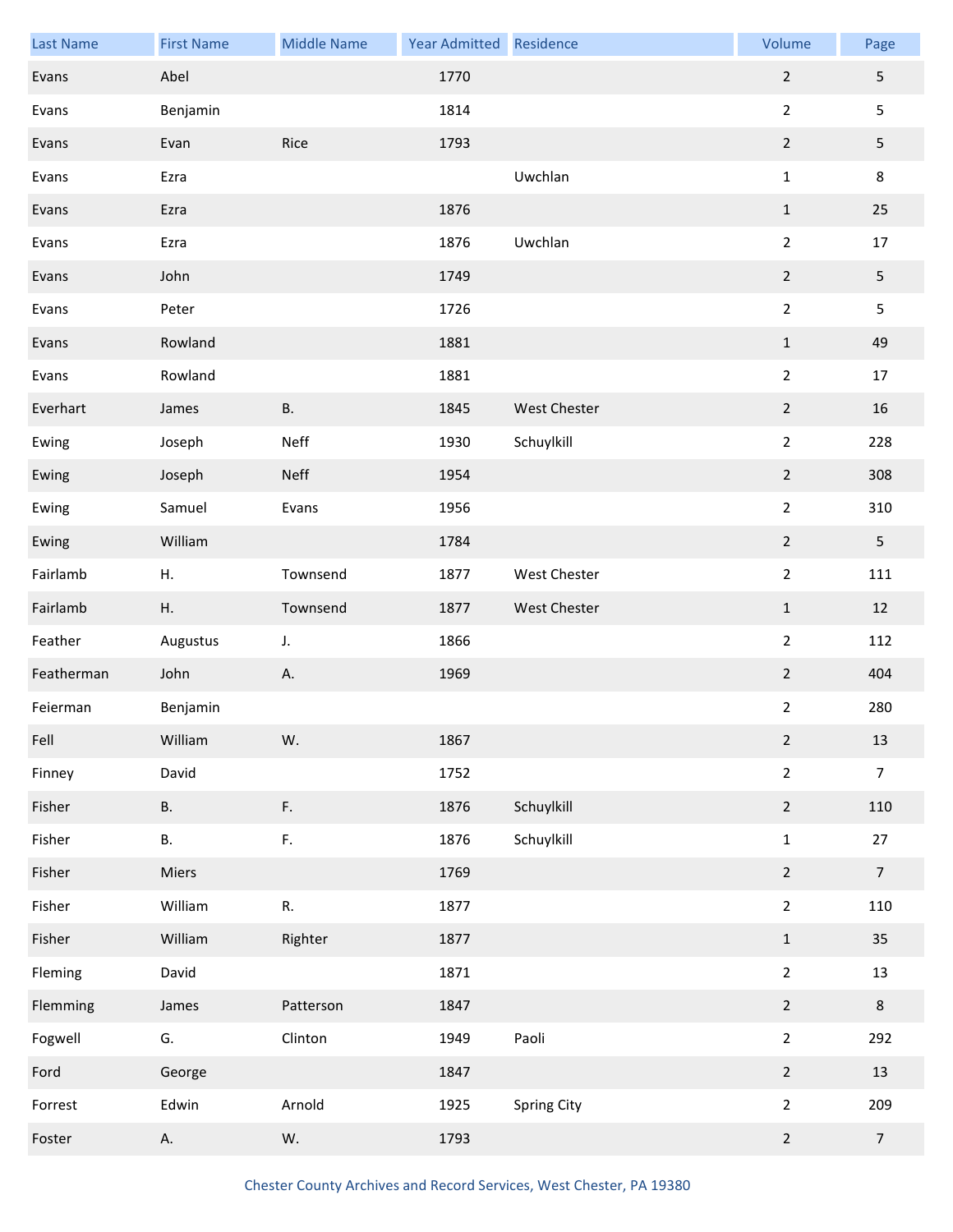| <b>Last Name</b> | <b>First Name</b> | <b>Middle Name</b> | Year Admitted Residence |                          | Volume           | Page           |
|------------------|-------------------|--------------------|-------------------------|--------------------------|------------------|----------------|
| Foulke           | William           | Parker             | 1845                    |                          | $\overline{2}$   | 8              |
| Foxall           | James             | W.                 | 1921                    |                          | $\mathbf 2$      | 184            |
| Francis          | Tench             |                    | 1741                    |                          | $\overline{2}$   | $\overline{7}$ |
| Frazer           | Robert            |                    | 1848                    |                          | $\overline{2}$   | 12             |
| Frazier          | Robert            |                    | 1792                    |                          | $\overline{2}$   | $\overline{7}$ |
| Freedley         | John              |                    | 1821                    |                          | $\overline{2}$   | $\overline{7}$ |
| Freedly          | Henry             |                    | 1844                    |                          | $\overline{2}$   | 12             |
| Freeman          | James             | Robert             | 1969                    |                          | $\overline{2}$   | 405            |
| Fulton           | Andrew            | Clarkson           | 1872                    |                          | $\overline{2}$   | 110            |
| Fulton           | William           | T.                 | 1861                    |                          | $\overline{2}$   | 13             |
| Furnace          | Gardner           |                    | 1860                    |                          | $\overline{2}$   | 13             |
| Furness          | Gardner           |                    | 1860                    |                          | $\overline{2}$   | 13             |
| Fussell          | Henry             | M.                 | 1871                    |                          | $\overline{2}$   | 110            |
| Fussell          | Henry             | M.                 | 1879                    |                          | $\mathbf 1$      | 44             |
| Futhey           | J.                | Smith              | 1843                    |                          | $\overline{2}$   | $\overline{7}$ |
| Gallagher        | William           | James              | 1966                    |                          | $\overline{2}$   | 381            |
| Galloway         | Joseph            |                    | 1749                    |                          | $\overline{2}$   | 9              |
| Garber           | Charles           | Η.                 | 1849                    |                          | $\overline{2}$   | $9\,$          |
| Garrett          | J.                | W. Oscar           | 1912                    |                          | $\overline{2}$   | 173            |
| Gawthrop         | Robert            | S.                 | 1904                    | West Chester             | $\boldsymbol{2}$ | 141            |
| Gawthrop         | Robert            | Smith              | 1970                    |                          | $\overline{2}$   | 419            |
| Gawthrop         | Thomas            | C.                 | 1940                    | West Chester             | $\overline{2}$   | 258            |
| Gawthrop         | Thomas            | Carrington         | 1932                    | West Chester             | $2^{\circ}$      | 229            |
| Gentry           | William           | Richard            | 1962                    |                          | $\overline{2}$   | 347            |
| Gheen            | John              | J.                 | 1878                    | West Chester             | $\overline{2}$   | 75             |
| Gheen            | John              | Jay                | 1876                    |                          | $\mathbf 1$      | 26             |
| Gibbs            | William           | Prince             | 1776                    |                          | $\overline{2}$   | 9              |
| Gibson           | William           | $J_{\star}$        | 1865                    |                          | $\overline{2}$   | 74             |
| Gilkyson         | Henry             | Η.                 | 1872                    | Doylestown, Bucks County | $\overline{2}$   | 74             |
| Gilkyson         | T.                | Walter             | 1907                    | Phoenixville             | $\overline{2}$   | 137            |
| Gilmore          | James             | А.                 | 1845                    |                          | $\overline{2}$   | 9              |
| Gilroy           | Henry             | Ε.                 | 1874                    |                          | $\overline{2}$   | 76             |
| Gilroy           | Henry             | Ε.                 | 1874                    |                          | $\mathbf 1$      | $10\,$         |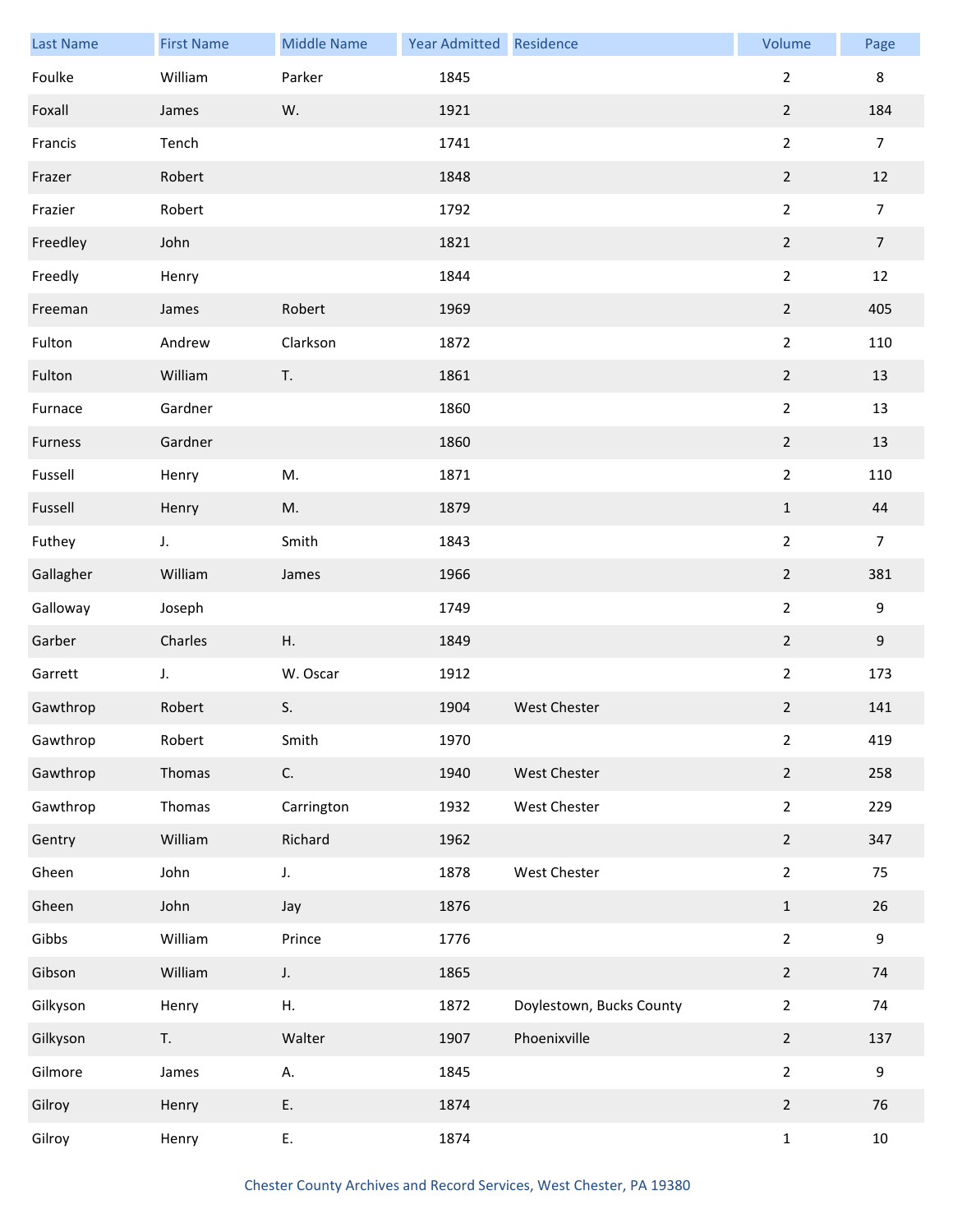| <b>Last Name</b> | <b>First Name</b> | <b>Middle Name</b> | Year Admitted | Residence             | Volume           | Page         |
|------------------|-------------------|--------------------|---------------|-----------------------|------------------|--------------|
| Goebert          | Donald            | F. U.              | 1962          |                       | $\boldsymbol{2}$ | 352          |
| Goldberg         | Lawrence          | А.                 | 1967          |                       | $\overline{2}$   | 389          |
| Good             | Thomas            |                    | 1770          |                       | $\overline{2}$   | $9\,$        |
| Goodman          | Benjamin          | F.                 |               | Coatesville           | $\overline{2}$   | 166          |
| Gordon           | Franklin          | L.                 | 1942          | Coatesville           | $\mathbf 2$      | 274          |
| Gordon           | Franklin          | Livingston         | 1943          | Coatesville           | $\overline{2}$   | 270          |
| Gordon           | William           | Garfield           | 1910          | Coatesville           | $\overline{2}$   | 149          |
| Gowan            | James             | Ε.                 | 1867          |                       | $\overline{2}$   | 74           |
| Grady            | John              | C.                 | 1874          | Philadelphia          | $1\,$            | 13           |
| Grady            | John              | C.                 | 1874          | Philadelphia          | $\overline{2}$   | 76           |
| Graf             | Bayard            | M.                 |               | Cochranville          | $\overline{2}$   | 290          |
| Graham           | Henry             | Η.                 | 1783          |                       | $\overline{2}$   | 9            |
| Graham           | William           |                    | 1788          |                       | $\mathbf 2$      | $9\,$        |
| Greenwood        | Allan             | Brewster           | 1966          |                       | $\overline{2}$   | 380          |
| Greenwood        | Samuel            | M.                 | 1937          |                       | $\overline{2}$   | 260          |
| Greenwood        | W.                | Edward             | 1929          |                       | $\mathbf 2$      | 202          |
| Greenwood        | Walter            | E.                 | 1900          |                       | $\overline{2}$   | 134          |
| Griffen          | William           | Whitaker           | 1954          |                       | $\overline{2}$   | 311          |
| Griffith         | Theodore          | R.                 |               | Downingtown           | $\boldsymbol{2}$ | 237          |
| Griffith         | Theodore          | $\mathsf{R}.$      | 1935          |                       | $\overline{2}$   | 254          |
| Grimke           | Francis           | James              |               |                       | $\mathbf{1}$     | $\mathbf{3}$ |
| Grimke           | Francis           | James              |               |                       | $\overline{2}$   | 74           |
| Groff            | Howard            | S.                 | 1905          | West Chester          | $\overline{2}$   | 143          |
| Groff            | John              | А.                 | 1876          |                       | $\mathbf 1$      | 27           |
| Groff            | John              | А.                 | 1876          |                       | $\overline{2}$   | 75           |
| Groff            | John              | А.                 | 1876          |                       | $\overline{2}$   | 76           |
| Groff            | John              | C.                 | 1910          |                       | $\overline{2}$   | 156          |
| Gross            | Benjamen          |                    |               | Phoenixville          | $\overline{2}$   | 218          |
| Gross            | Samuel            | Η.                 | 1871          |                       | $\overline{2}$   | 74           |
| Growdon          | Joseph            |                    | 1726          |                       | $\overline{2}$   | 9            |
| Grubb            | Roland            | S.                 | 1935          | Kennett Square        | $\overline{2}$   | 250          |
| Guss             | John              | N.                 | 1893          | <b>Chester County</b> | $\mathbf 1$      | 75           |
| Guss             | John              | N.                 | 1893          | West Chester          | $\overline{2}$   | 122          |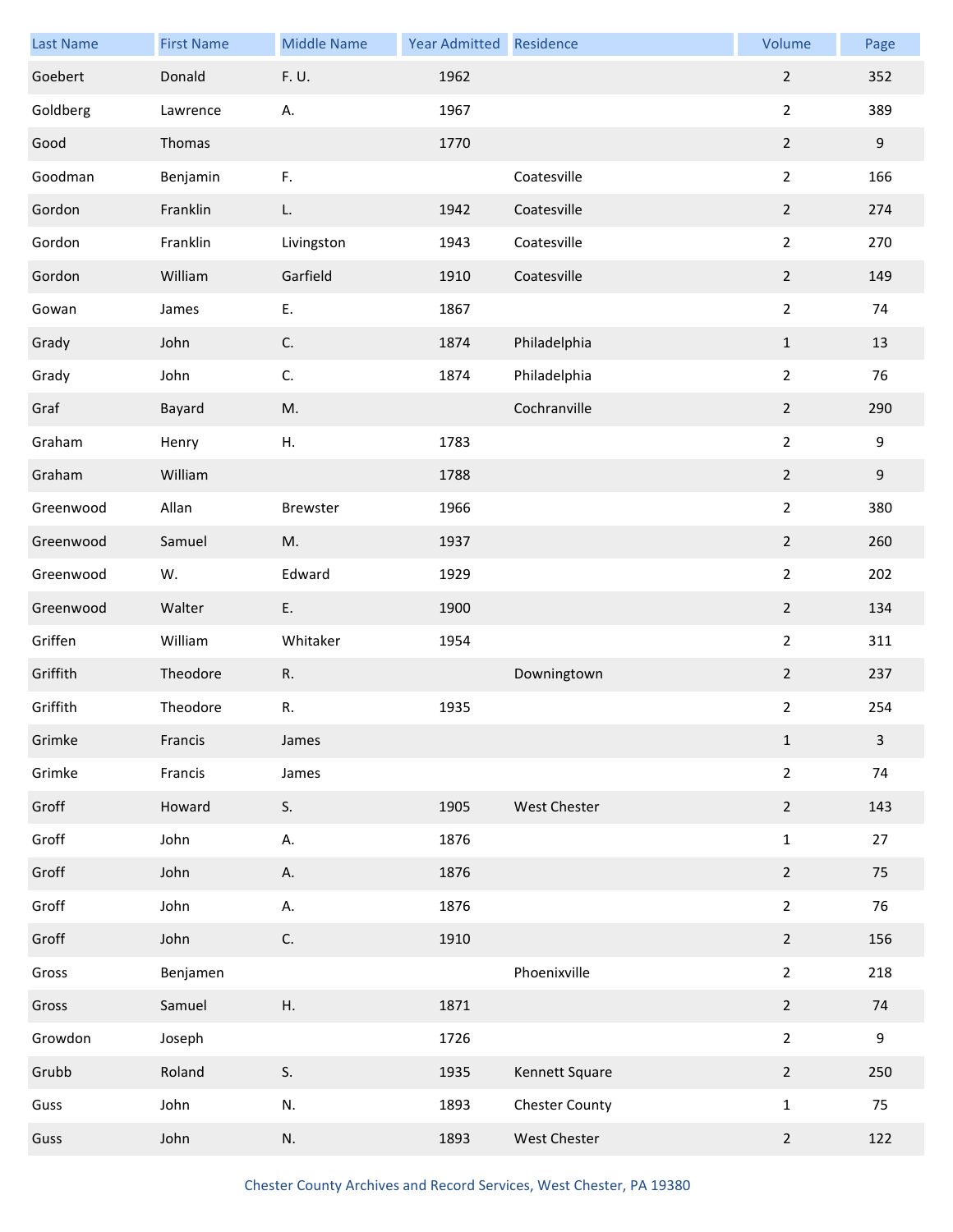| <b>Last Name</b> | <b>First Name</b> | <b>Middle Name</b> | Year Admitted Residence |                                  | Volume         | Page         |
|------------------|-------------------|--------------------|-------------------------|----------------------------------|----------------|--------------|
| Guthrie          | Paul              | К.                 | 1935                    | Guthrieville, East Brandywine To | $\overline{2}$ | 256          |
| Haight           | Jonathan          | T.                 | 1799                    |                                  | $\overline{2}$ | 11           |
| Haines           | Townsend          |                    | 1818                    |                                  | $\overline{2}$ | 12           |
| Haines           | William           | S.                 | 1821                    |                                  | $\overline{2}$ | 12           |
| Haines           | William           | T.                 | 1859                    |                                  | $\overline{2}$ | 80           |
| Haley            | John              |                    | 1769                    |                                  | $\overline{2}$ | 120          |
| Hall             | Edward            | Η.                 | 1882                    | Media                            | $\mathbf{1}$   | 55           |
| Hall             | Edward            | Η.                 | 1882                    | Media                            | $\overline{2}$ | 109          |
| Hallman          | Ellwood           | L.                 | 1886                    | Montgomery                       | $\overline{2}$ | 116          |
| Hallman          | Ellwood           | L.                 | 1886                    |                                  | $\mathbf 1$    | 64           |
| Hallowell        | John              |                    | 1789                    |                                  | $\overline{2}$ | $11\,$       |
| Halpren          | Samuel            | J.                 | 1941                    | Coatesville                      | $\overline{2}$ | 271          |
| Halsted          | John              | S.                 | 1961                    |                                  | $\overline{2}$ | 339          |
| Hamersly         | Ed                | Graeff             | 1877                    | Philadelphia                     | $\overline{2}$ | 103          |
| Hamersly         | Edward            | Graeff             | 1877                    | Philadelphia                     | $\mathbf{1}$   | 37           |
| Hamilton         | Andrew            |                    | 1736                    |                                  | $\overline{2}$ | $10\,$       |
| Hamilton         | James             |                    | 1735                    |                                  | $\overline{2}$ | $10\,$       |
| Hammond          | Arthur            | <b>B.</b>          |                         |                                  | $\overline{2}$ | 162          |
| Hanbest          | T.                | Papmore            | 1852                    |                                  | $\overline{2}$ | 12           |
| Hancock          | Benjamin          | F.                 | 1853                    |                                  | $\overline{2}$ | 80           |
| Hanna            | James             |                    | 1785                    |                                  | $\overline{2}$ | $10\,$       |
| Hanna            | John              |                    | 1769                    |                                  | $\overline{2}$ | 120          |
| Hannum           | Curtis            | Hoopes             |                         | West Chester                     | $\overline{2}$ | 101          |
| Hannum           | Curtis            | Hoopes             | 1873                    | West Chester                     | $\mathbf{1}$   | $\mathbf{1}$ |
| Hannum           | W.                | Lee                | 1797                    |                                  | $\overline{2}$ | $11\,$       |
| Harlan           | Wallace           | Scott              | 1885                    | Coatesville                      | $\overline{2}$ | 109          |
| Harlan           | Wallace           | Scott              | 1885                    | Coatesville                      | $\mathbf{1}$   | 56           |
| Harman           | Glenvar           | Elgan              | 1955                    | Downingtown                      | $\overline{2}$ | 300          |
| Harris           | Neil              |                    | 1741                    |                                  | $\overline{2}$ | 10           |
| Harris           | William           | S.                 | 1887                    |                                  | $\mathbf{1}$   | 68           |
| Harris           | William           | S.                 | 1887                    |                                  | $\overline{2}$ | 117          |
| Hartshorne       | Robert            |                    | 1742                    |                                  | $\overline{2}$ | 10           |
| Harvey           | Ernest            |                    | 1908                    |                                  | $\overline{2}$ | 151          |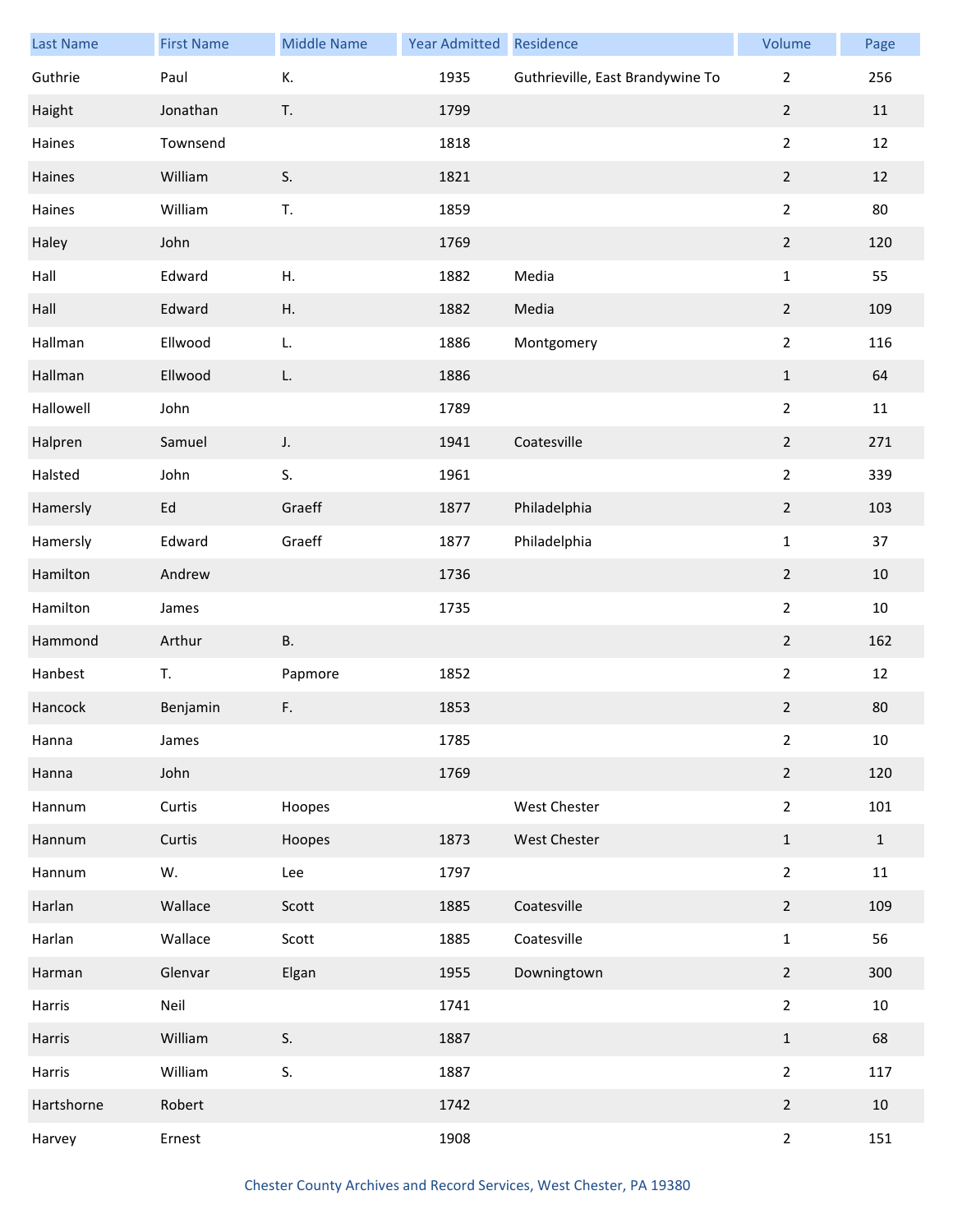| <b>Last Name</b> | <b>First Name</b> | <b>Middle Name</b> | Year Admitted | Residence    | Volume           | Page   |
|------------------|-------------------|--------------------|---------------|--------------|------------------|--------|
| Harvey           | Joseph            | Fearon             | 1949          | West Chester | $\overline{2}$   | 288    |
| Haskins          | Thomas            | L.                 | 1910          |              | $\overline{2}$   | 155    |
| Hause            | J.                | Frank E.           | 1883          |              | $\overline{2}$   | 105    |
| Hause            | J. Frank          | Ε.                 | 1883          |              | $\mathbf 1$      | 46     |
| Haviland         | John              |                    | 1903          |              | $\mathbf 2$      | 132    |
| Haviland         | Thomas            | R.                 | 1913          |              | $\overline{2}$   | 168    |
| Hayes            | Ferdinand         | Ε.                 | 1839          |              | $\overline{2}$   | 12     |
| Hayes            | George            | Ρ.                 |               | West Chester | $\overline{2}$   | 192    |
| Hayes            | J.                | Carroll            | 1892          | West Chester | $\mathbf 2$      | 119    |
| Hayes            | J.                | Carroll            | 1892          | West Chester | $\mathbf 1$      | 71     |
| Hayes            | John              | Russell            | 1891          | West Chester | $\mathbf 2$      | 120    |
| Hayes            | John              | Russell            | 1891          | West Chester | $\mathbf 1$      | 72     |
| Hayes            | W.                | Waldo              |               |              | $\overline{2}$   | 219    |
| Hayes            | William           | M.                 | 1864          |              | $\overline{2}$   | 81     |
| Hayes            | William           | Waldo              | 1935          |              | $\boldsymbol{2}$ | 252    |
| Head             | James             | L.                 | 1963          |              | $\overline{2}$   | 357    |
| Healty           | Charles           |                    | 1789          |              | $\overline{2}$   | 11     |
| Hegaman          | Jeremiah          |                    | 1867          |              | $\overline{2}$   | 82     |
| Hemphill         | Alexander         |                    |               | West Chester | $\mathbf 2$      | 275    |
| Hemphill         | Dallett           |                    | 1952          | Birmingham   | $\overline{2}$   | 296    |
| Hemphill         | Ε.                | Dallett            | 1901          | West Chester | $\overline{2}$   | 126    |
| Hemphill         | James             | А.                 | 1828          |              | $\mathbf 2$      | 12     |
| Hemphill         | John              | Mickle             | 1915          |              | $\overline{2}$   | 182    |
| Hemphill         | Joseph            |                    | 1793          |              | $\overline{2}$   | $11\,$ |
| Hemphill         | Joseph            |                    | 1829          |              | $\mathbf 2$      | 12     |
| Hemphill         | Joseph            |                    | 1864          |              | $\overline{2}$   | 81     |
| Hemphill         | William           |                    | 1799          |              | $\overline{2}$   | 11     |
| Henderson        | David             |                    | 1755          |              | $\overline{2}$   | $10\,$ |
| Henry            | John              | Joseph             | 1787          |              | $\mathbf 2$      | 10     |
| Hepburn          | Henry             | F.                 | 1872          |              | $\mathbf 2$      | 82     |
| Herley           | Louis             | Ρ.                 | 1942          | Coatesville  | $\mathbf 2$      | 273    |
| Herley           | Walter            | А.                 | 1930          | Coatesville  | $\overline{2}$   | 232    |
| Herr             | А.                | $J_{\star}$        | 1871          |              | $\overline{2}$   | 82     |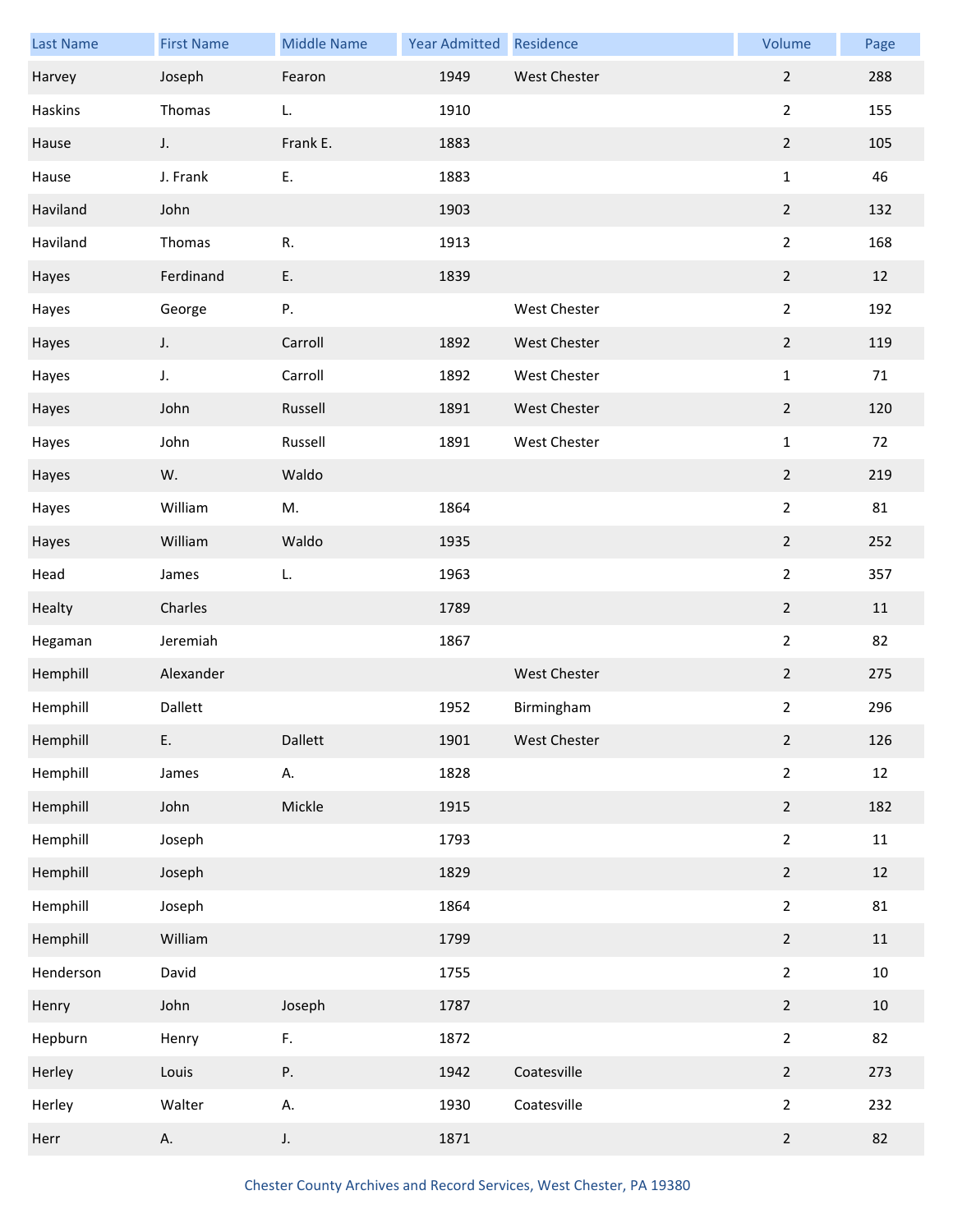| <b>Last Name</b> | <b>First Name</b> | <b>Middle Name</b> | Year Admitted | Residence    | Volume           | Page   |
|------------------|-------------------|--------------------|---------------|--------------|------------------|--------|
| Hickman          | John              |                    | 1833          |              | $\overline{2}$   | 12     |
| Hicks            | William           |                    | 1766          |              | $\mathbf 2$      | 10     |
| Higgins          | Walter            | I.                 | 1970          |              | $\overline{2}$   | 411    |
| Hinkson          | John              | <b>B.</b>          | 1873          |              | $\overline{2}$   | 82     |
| Hinkson          | William           | M.                 | 1860          |              | $\overline{2}$   | 80     |
| Hirons           | Wesley            | <b>B.</b>          | 1878          |              | $\boldsymbol{2}$ | 103    |
| Hirons           | Wesley            | В.                 | 1898          |              | $\mathbf{1}$     | 38     |
| Hobart           | John              | Η.                 | 1843          |              | $\overline{2}$   | 12     |
| Hodson           | Robert            |                    | 1786          |              | $\overline{2}$   | $10\,$ |
| Hoffman          | John              | Henderson          | 1944          | Malvern      | $\mathbf 2$      | 276    |
| Holahan          | T.                | В.                 | 1886          | Lancaster    | $\mathbf 1$      | 67     |
| Holahan          | T.                | <b>B.</b>          | 1886          | Lancaster    | $\overline{2}$   | 116    |
| Holding          | Archibald         | McCall             | 1884          | West Chester | $\mathbf 1$      | 48     |
| Holding          | Archibald         | McCall             | 1884          | West Chester | $\mathbf 2$      | 106    |
| Holding          | Samuel            | Η.                 | 1880          | West Chester | $\mathbf 1$      | 33     |
| Holding          | Samuel            | Η.                 | 1880          | West Chester | $\mathbf 2$      | 102    |
| Holland          | Albert            | W.                 | 1935          |              | $\overline{2}$   | 253    |
| Hollingsworth    | Roger             | Ρ.                 | 1902          | Philadelphia | $\overline{2}$   | 145    |
| Holstein         | William           | J.                 | 1920          | Caln         | $\overline{2}$   | 195    |
| Hood             | John              | Edgar              | 1965          |              | $\mathbf 2$      | 375    |
| Hood             | Thomas            |                    | 1771          |              | $\overline{2}$   | 120    |
| Hoofnagle        | Peter             |                    | 1788          |              | $\mathbf 2$      | 11     |
| Hook             | Christian         |                    | 1773          |              | $\overline{2}$   | 10     |
| Hoopes           | Davis             | Η.                 | 1826          |              | $\overline{2}$   | 12     |
| Hooton           | Francis           | C.                 | 1857          |              | $\overline{2}$   | 80     |
| Hope             | Francis           | Х.                 | 1960          |              | $\overline{2}$   | 334    |
| Hopkins          | Horace            | Book               | 1963          |              | $\overline{2}$   | 355    |
| Hopkins          | James             |                    | 1787          |              | $\overline{2}$   | 11     |
| Hopkinson        | Joseph            | В.                 | 1794          |              | $\overline{2}$   | 11     |
| Hopkinson        | Thomas            |                    | 1735          |              | $\overline{2}$   | 10     |
| Hopper           | Edward            | T.                 | 1843          |              | $\overline{2}$   | 12     |
| Houseworth       | Paul              | Ε.                 | 1928          | Phoenixville | $\overline{2}$   | 206    |
| Howard           | Henry             | C.                 | 1875          | Media        | $\mathbf 1$      | 22     |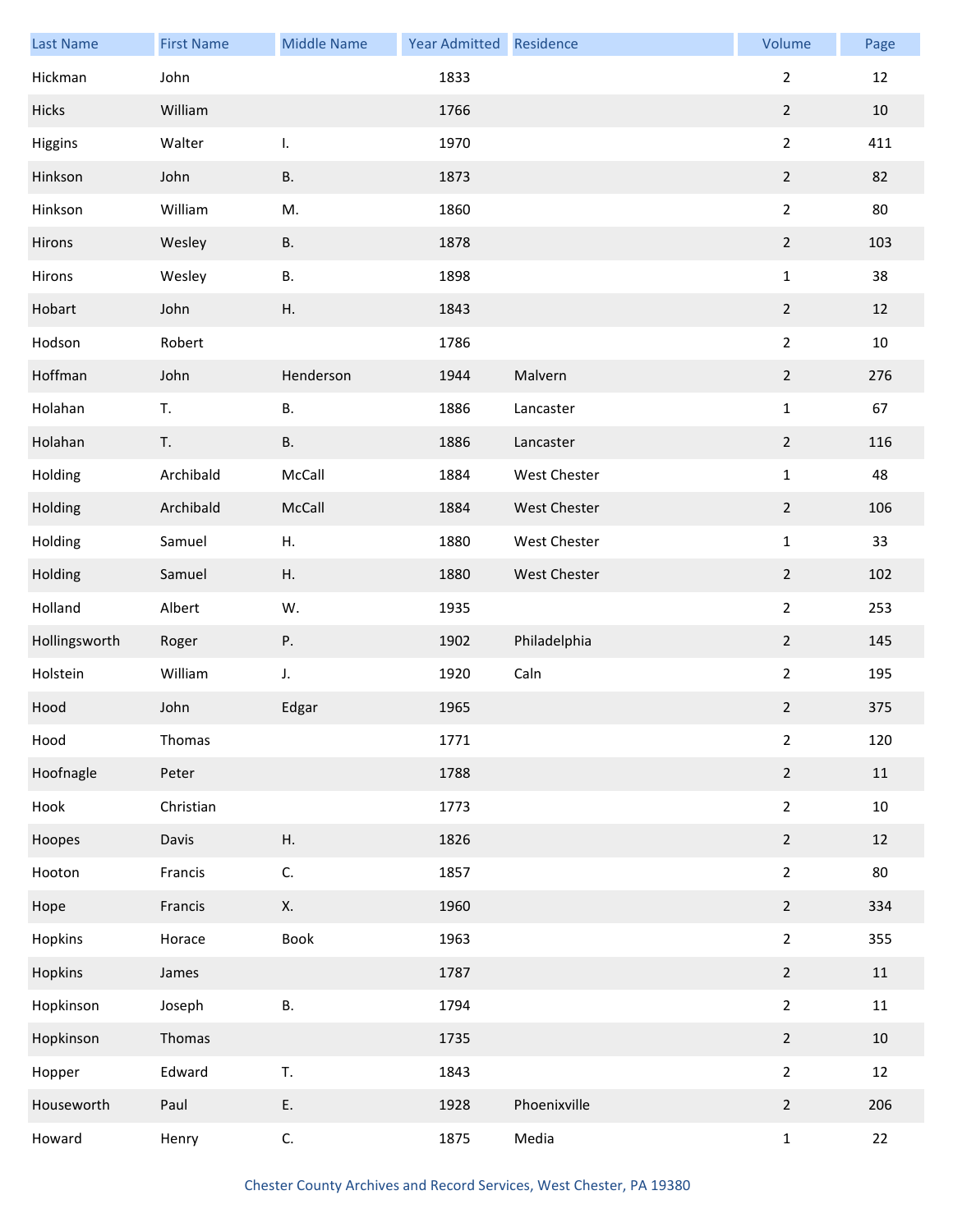| <b>Last Name</b> | <b>First Name</b> | <b>Middle Name</b> | <b>Year Admitted</b> | Residence    | Volume         | Page   |
|------------------|-------------------|--------------------|----------------------|--------------|----------------|--------|
| Howard           | Henry             | $\mathsf{C}.$      | 1875                 | Media        | $\overline{2}$ | 107    |
| Howell           | Jacob             | ${\sf R}.$         | 1785                 |              | $\overline{2}$ | $10\,$ |
| Hubley           | Joseph            |                    | 1788                 |              | $\overline{2}$ | $11\,$ |
| Hughes           | Hugh              |                    | 1764                 |              | $\overline{2}$ | $10\,$ |
| Humphrey         | Charles           | W.                 | 1806                 |              | $\mathbf 2$    | $11\,$ |
| Humphreys        | Asheton           |                    | 1771                 |              | $\overline{2}$ | $10\,$ |
| Hunsicker        | Joseph            | W.                 | 1865                 | Philadelphia | $\overline{2}$ | 82     |
| Hunt             | Isaac             |                    | 1766                 |              | $\overline{2}$ | 10     |
| Hunter           | James             |                    | 1795                 |              | $\mathbf 2$    | 11     |
| Hurst            | J.                | Harvey             | 1795                 |              | $\overline{2}$ | 11     |
| Huston           | J.                | Newton             | 1878                 | New London   | $\mathbf 2$    | 106    |
| Huston           | J.                | Newton             | 1878                 | New London   | $\mathbf 1$    | 19     |
| Ingersoll        | Jared             |                    | 1779                 |              | $\mathbf 2$    | 23     |
| Ingram           | Robert            |                    | 1861                 |              | $\overline{2}$ | 23     |
| Jackson          | W.                | Arthur             | 1855                 | Philadelphia | $\mathbf 2$    | 24     |
| Jackson          | W.                | Arthur             | 1855                 | Philadelphia | $\overline{2}$ | 25     |
| Jacobs           | Carroll           | Brinton            | 1897                 | Philadelphia | $\overline{2}$ | 125    |
| Jacobs           | J.                | Howard             | 1876                 | Reading      | $\overline{2}$ | 25     |
| Jacobs           | J.                | Howard             | 1876                 | Reading      | $\mathbf 1$    | 27     |
| Jacobs           | Samuel            |                    | 1803                 |              | $\overline{2}$ | 24     |
| James            | Francis           |                    | 1825                 |              | $\overline{2}$ | 24     |
| Johnson          | David             | M.                 | 1872                 |              | $\overline{2}$ | 25     |
| Johnson          | Francis           |                    | 1771                 |              | $\overline{2}$ | 24     |
| Johnson          | Francis           |                    | 1779                 |              | $\overline{2}$ | 24     |
| Johnson          | George            | <b>B.</b>          | 1880                 | West Chester | $\mathbf 1$    | 31     |
| Johnson          | Geroge            | В.                 | 1880                 | West Chester | $\overline{2}$ | 25     |
| Johnson          | Samuel            |                    | 1755                 |              | $\overline{2}$ | 24     |
| Jones            | Elliot            | Ρ.                 |                      |              | $\overline{2}$ | 171    |
| Jones            | J.                | Ralston            |                      | West Chester | $\mathbf 2$    | 165    |
| Jones            | James             | L.                 | 1848                 |              | $\overline{2}$ | 24     |
| Jones            | John              |                    | 1735                 |              | $\overline{2}$ | 49     |
| Jones            | John              | Ralston            |                      |              | $\overline{2}$ | 178    |
| Jones            | Joshua            |                    | 1855                 | Phiadelphia  | $\overline{2}$ | 25     |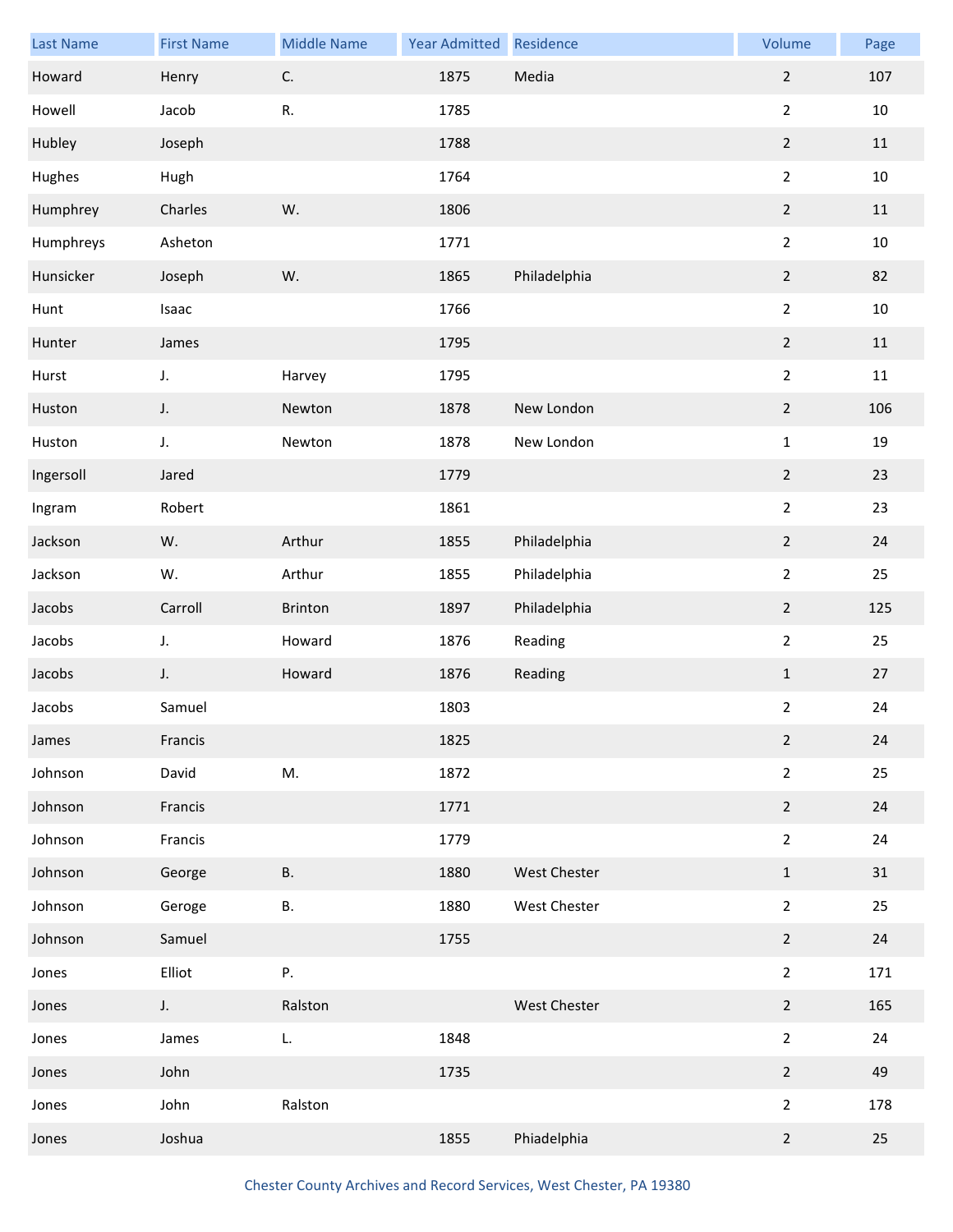| <b>Last Name</b> | <b>First Name</b> | <b>Middle Name</b> | Year Admitted | Residence           | Volume         | Page             |
|------------------|-------------------|--------------------|---------------|---------------------|----------------|------------------|
| Jones            | Joshua            |                    | 1855          | Philadelphia        | $\overline{2}$ | 24               |
| Jones            | Larry             | Elliot             | 1965          |                     | $\overline{2}$ | 377              |
| Junkin           | George            |                    | 1887          | Philadelphia        | $\overline{2}$ | 49               |
| Junkin           | George            |                    | 1887          | Philadelphia        | $\mathbf 1$    | 69               |
| Kaley            | John              |                    | 1777          |                     | $\overline{2}$ | 26               |
| Kauffman         | Hiram             | Υ.                 | 1881          |                     | $\mathbf{1}$   | 49               |
| Kauffman         | Hiram             | Υ.                 | 1881          |                     | $\overline{2}$ | 27               |
| Kean             | Michael           | <b>B.</b>          | 1967          |                     | $\overline{2}$ | 386              |
| Keating          | James             |                    | 1736          |                     | $\overline{2}$ | 26               |
| Keeley           | Wallace           | M.                 |               | Coatesville         | $\overline{2}$ | 159              |
| Keen             | William           | ${\sf R}.$         | 1962          |                     | $\overline{2}$ | 348              |
| Keith            | Alexander         |                    | 1730          |                     | $\overline{2}$ | 26               |
| Keith            | Charles           | Penrose            | 1877          |                     | $\overline{a}$ | 27               |
| Keith            | Charles           | Penrose            | 1877          |                     | $\mathbf 1$    | 37               |
| Kellogg          | Thomas            | ${\sf R}.$         | 1968          |                     | $\overline{a}$ | 392              |
| Kelly            | D.                | Scott C.           | 1967          |                     | $\overline{2}$ | 385              |
| Kelmuth          | Henry             |                    | 1793          |                     | $\overline{2}$ | 26               |
| Kennedy          | Donald            | D.                 | 1964          |                     | $\overline{2}$ | 364              |
| Kent             | Ralph             | W.                 | 1957          | <b>West Chester</b> | $\overline{a}$ | 301              |
| Kepple           | Michael           |                    | 1793          |                     | $\overline{2}$ | 26               |
| Kerlin           | John              |                    | 1814          |                     | $\overline{2}$ | 26               |
| Kilgore          | Raymond           | Lamar              | 1960          |                     | $\overline{2}$ | 335              |
| Kimes            | Levi              |                    | 1852          |                     | $\overline{2}$ | 26               |
| King             | Carlile           | Ε.                 | 1964          |                     | $\overline{2}$ | 363              |
| Kinnard          | James             | M.                 | 1826          |                     | $\overline{2}$ | 26               |
| Kinnard          | John              | В.                 | 1873          |                     | $\overline{2}$ | 27               |
| Kinnard          | John              | В.                 | 1873          |                     | $\mathbf{1}$   | $\boldsymbol{6}$ |
| Kinsey           | John              |                    | 1726          |                     | $\overline{2}$ | 26               |
| Kittera          | Thomas            |                    | 1816          |                     | $\overline{2}$ | 26               |
| Klein            | Paul              | Richard            | 1958          |                     | $\overline{2}$ | 321              |
| Kline            | George            | M.                 | 1874          | Lancaster           | $\mathbf{1}$   | 17               |
| Kline            | George            | M.                 | 1874          |                     | $\overline{2}$ | 27               |
| Knauer           | Guy               | W.                 | 1916          |                     | $\overline{2}$ | 191              |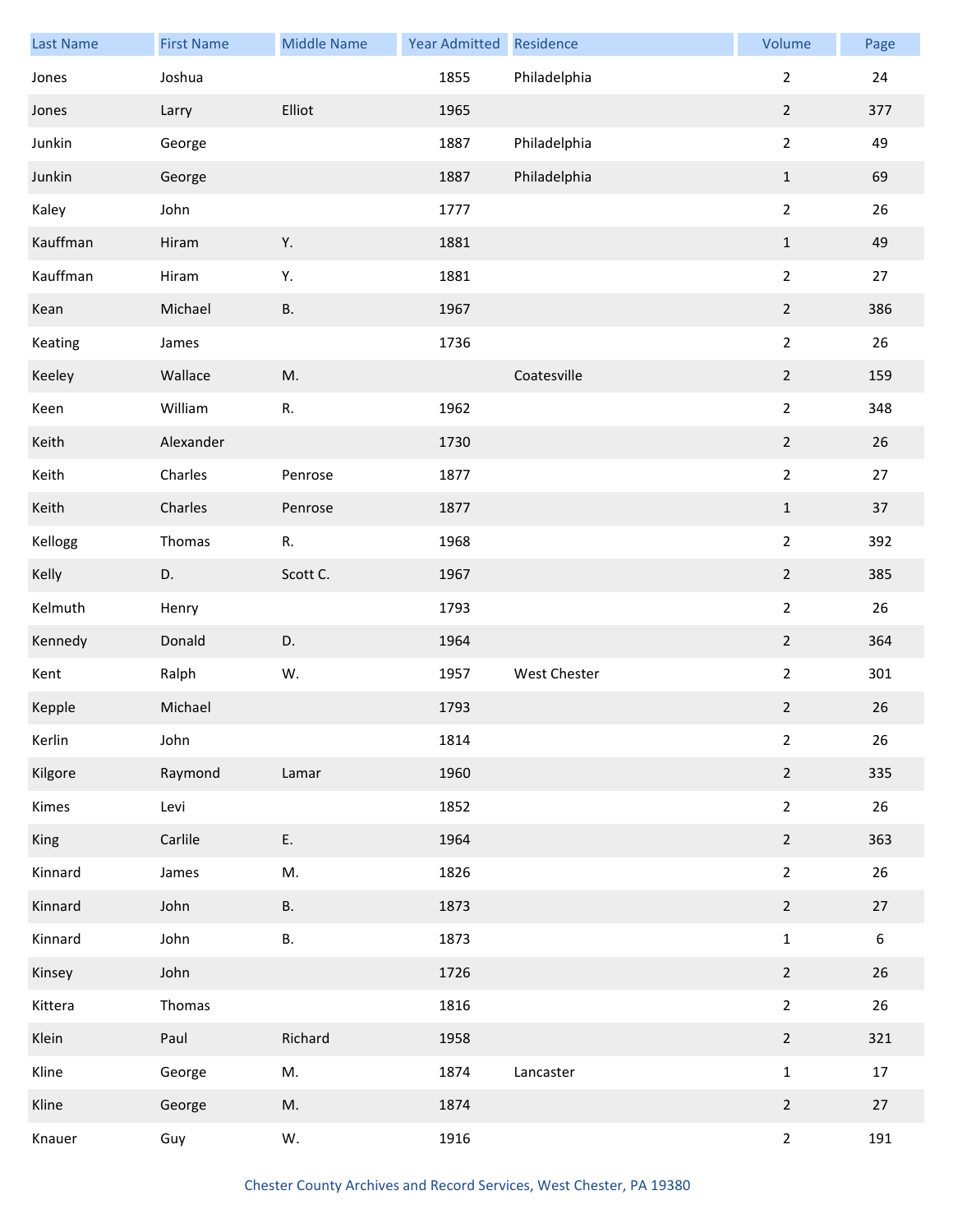| <b>Last Name</b> | <b>First Name</b> | <b>Middle Name</b> | Year Admitted Residence |                   | Volume           | Page |
|------------------|-------------------|--------------------|-------------------------|-------------------|------------------|------|
| Knauer           | Timothy           | Η.                 | 1970                    |                   | $\overline{2}$   | 414  |
| Koch             | William           | Bernard            |                         | Berwyn            | $\overline{2}$   | 283  |
| Kopanski         | Edward            | M.                 | 1970                    |                   | $\overline{2}$   | 412  |
| Krittera         | John              | Wilkes             | 1783                    |                   | $\overline{2}$   | 26   |
| Kurtz            | John              | M.                 | 1939                    | Honey Brook       | $\mathbf 2$      | 264  |
| Lacey            | В.                | W.                 | 1877                    |                   | $\overline{2}$   | 79   |
| Lack             | Thomas            |                    | 1891                    | West Chester      | $\mathbf{1}$     | 69   |
| Lack             | Thomas            |                    | 1891                    | West Chester      | $\overline{2}$   | 118  |
| Laisy            | Albert            | Wade               | 1960                    |                   | $\mathbf 2$      | 327  |
| Lamb             | Joseph            | M.                 | 1942                    | Coatesville       | $\overline{2}$   | 272  |
| Lamb             | William           | Η.                 | 1966                    |                   | $\overline{2}$   | 391  |
| Landis           | Jesse             |                    | 1849                    |                   | $\overline{2}$   | 29   |
| Larmore          | Α.                | M.                 | 1932                    | <b>West Grove</b> | $\overline{2}$   | 239  |
| Lattimer         | James             |                    | 1795                    |                   | $\overline{2}$   | 28   |
| Lawrence         | John              |                    | 1747                    |                   | $\overline{2}$   | 28   |
| Lawrence         | John              |                    | 1760                    |                   | $\overline{2}$   | 28   |
| Lawrence         | John              |                    | 1781                    |                   | $\overline{2}$   | 28   |
| Laycock          | John              | Charles            | 1864                    |                   | $\overline{2}$   | 79   |
| Leary            | Edward            | Vincent            | 1966                    |                   | $\boldsymbol{2}$ | 384  |
| Lee              | Robert            | M.                 | 1847                    |                   | $\overline{2}$   | 29   |
| Lentz            | Robert            | Wesley             | 1958                    |                   | $\overline{2}$   | 323  |
| Levis            | Ezra              |                    | 1849                    |                   | $\overline{2}$   | 29   |
| Levy             | Moses             |                    | 1780                    |                   | $\overline{2}$   | 28   |
| Levy             | Sampson           |                    | 1787                    |                   | $\overline{2}$   | 28   |
| Lewis            | Edward            | J,                 | 1853                    |                   | $\overline{2}$   | 29   |
| Lewis            | Edwin             | L.                 | 1970                    |                   | $\overline{2}$   | 420  |
| Lewis            | Joseph            | $\mathsf J.$       | 1825                    |                   | $\overline{2}$   | 28   |
| Lewis            | William           |                    | 1777                    |                   | $\overline{2}$   | 28   |
| Lieberman        | Stanley           | J.                 | 1965                    |                   | $\overline{2}$   | 370  |
| Ligget           | Robert            | C.                 | 1935                    | Tredyffrin        | $\overline{2}$   | 247  |
| Lightenfeld      | Samuel            |                    | 1933                    |                   | $\overline{2}$   | 241  |
| Lindsay          | George            | В.                 | 1880                    | Delaware County   | $\mathbf 1$      | 44   |
| Lindsay          | George            | В.                 | 1880                    | Delaware County   | $\overline{2}$   | 79   |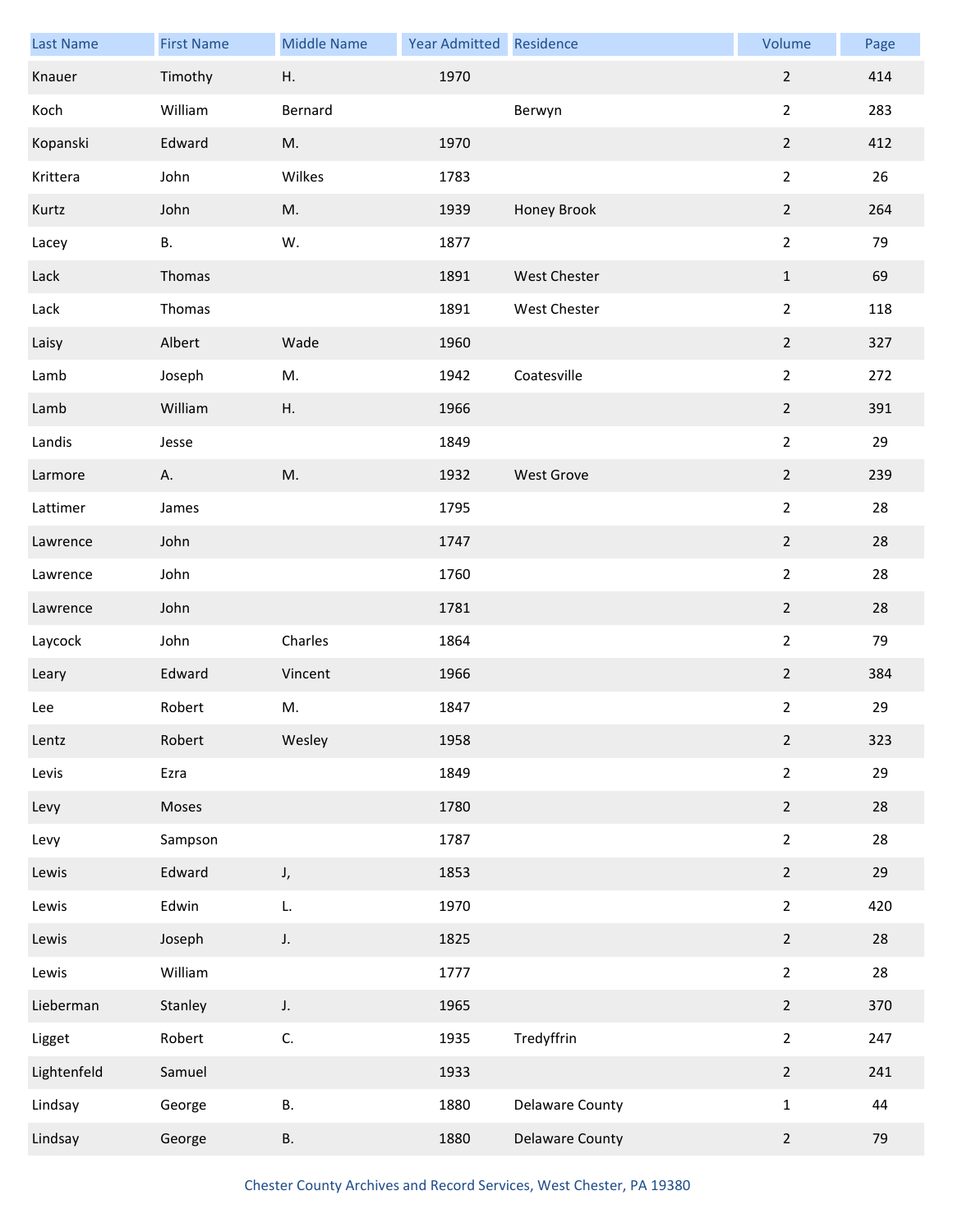| <b>Last Name</b>   | <b>First Name</b> | <b>Middle Name</b> | Year Admitted Residence |               | Volume         | Page |
|--------------------|-------------------|--------------------|-------------------------|---------------|----------------|------|
| Lloyd              | Daniel            |                    | 1698                    |               | $\overline{2}$ | 28   |
| Lloyd              | Peter             | Zachary            | 1772                    |               | $\overline{2}$ | 28   |
| Lloyd              | Peter             | Zachary            | 1785                    |               | $\overline{2}$ | 28   |
| Lower              | Edward            | Scott              | 1953                    |               | $\overline{2}$ | 306  |
| Loyre              | James             |                    | 1765                    |               | $\overline{2}$ | 28   |
| Luckenbach         | W.                | D.                 | 1887                    | Lehigh        | $\mathbf{1}$   | 67   |
| Luckenbach         | W.                | D.                 | 1887                    | Lehigh County | $\overline{2}$ | 79   |
| Ludlow             | Richard           |                    | 1859                    |               | $\overline{2}$ | 29   |
| Lukens             | James             |                    | 1760                    |               | $\overline{2}$ | 28   |
| Lynn               | James             | Merrill            | 1854                    |               | $\overline{2}$ | 29   |
| Mac Elree          | Wilmer            | W.                 | 1880                    | West Chester  | $\overline{2}$ | 84   |
| MacElree           | J.                | Paul               | 1908                    |               | $\overline{2}$ | 152  |
| Macelree           | Lawrence          | Eyre               | 1949                    | West Chester  | $\overline{2}$ | 281  |
| MacElree           | W.                | Foxall             |                         | West Goshen   | $\overline{2}$ | 236  |
| Mandlowitz         | Gerald            | S.                 | 1966                    |               | $\overline{2}$ | 382  |
| Manley             | Charles           | D.                 | 1853                    |               | $\overline{2}$ | 46   |
| Mann               | Abraham           |                    | 1683                    |               | $\overline{2}$ | 30   |
| March              | Franklin          |                    | 1875                    | Norristown    | $\overline{2}$ | 85   |
| March              | Franklin          |                    | 1875                    | Norristown    | $\mathbf 1$    | 22   |
| Margolis           | Milton            |                    | 1941                    | Coatesville   | $\overline{2}$ | 268  |
| Maris              | George            | L.                 | 1873                    |               | $\overline{2}$ | 85   |
| Markley            | Philip            | S.                 | 1811                    |               | $\overline{2}$ | 44   |
| Marrone            | Dominic           | T.                 | 1956                    |               | $\overline{2}$ | 315  |
| Marshall           | Abraham           |                    | 1822                    |               | $\overline{2}$ | 44   |
| Marshall           | William           | L.                 | 1852                    |               | $\overline{2}$ | 45   |
| Martin             | William           |                    | 1794                    |               | $\overline{2}$ | 44   |
| Massey             | Albert            | Ρ.                 | 1964                    |               | $\overline{2}$ | 368  |
| Massinger          | William           | Charles            | 1958                    |               | $\overline{2}$ | 325  |
| Mather             | John              |                    | 1742                    |               | $\overline{2}$ | 30   |
| Maxwell            | Vohrey            | Lee                | 1831                    |               | $\overline{2}$ | 44   |
| May                | Addison           |                    | 1835                    |               | $\overline{2}$ | 44   |
| Maybin             | Thomas            | Α.                 | 1816                    |               | $\overline{2}$ | 44   |
| $\sf{Mc}$ $\sf{K}$ | William           |                    | 1828                    |               |                | 54   |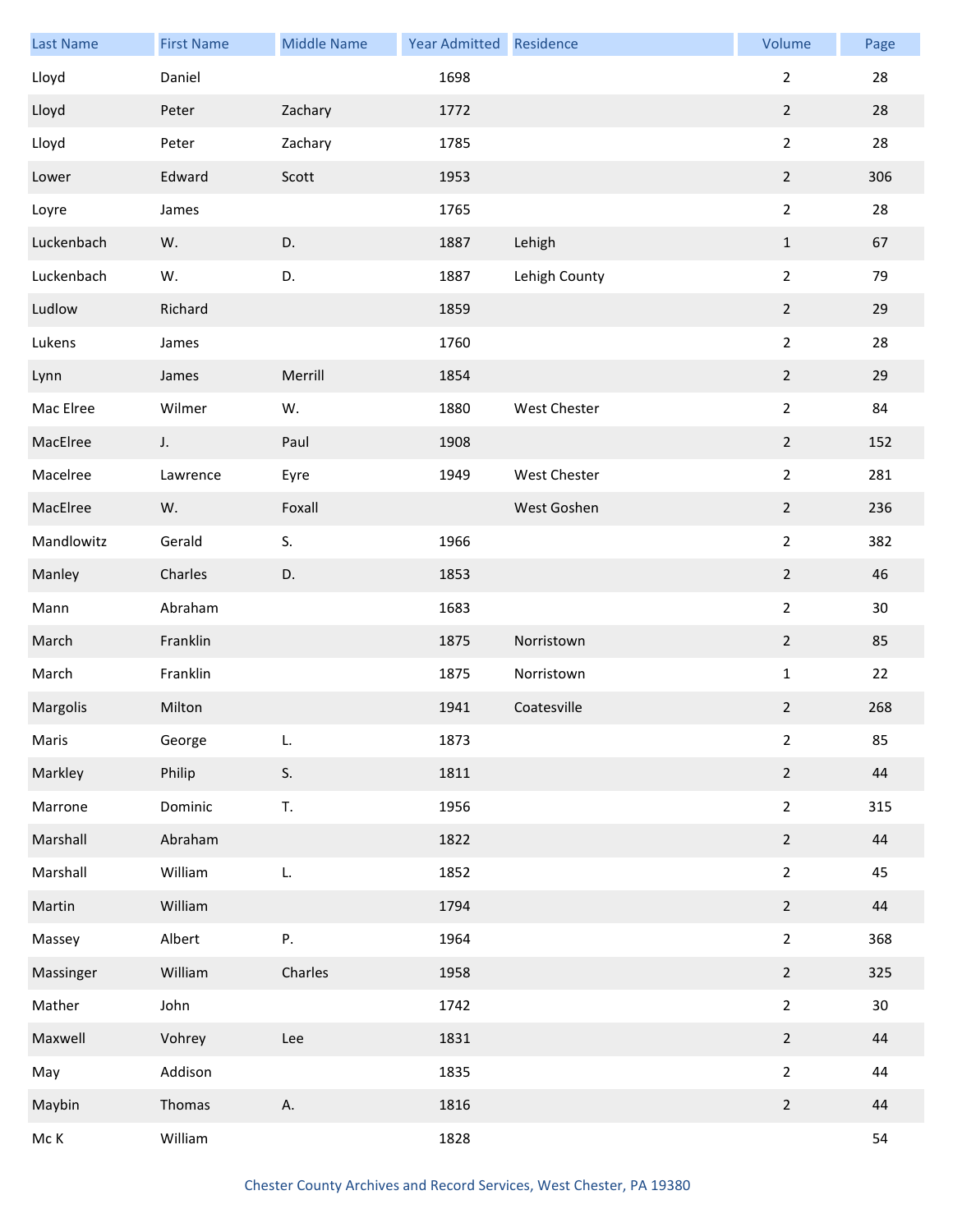| <b>Last Name</b> | <b>First Name</b> | <b>Middle Name</b> | <b>Year Admitted</b> | Residence         | Volume         | Page |
|------------------|-------------------|--------------------|----------------------|-------------------|----------------|------|
| McAtee           | Benjamin          | F.                 | 1872                 | Schuylkill        | $\overline{2}$ | 72   |
| McCaughey        | J.                | Alfred             | 1864                 |                   | $\overline{2}$ | 47   |
| McConkey         | Eldridge          |                    | 1863                 |                   | $\overline{2}$ | 47   |
| McConkey         | George            | W.                 |                      |                   | $\overline{2}$ | 161  |
| McCowan          | Harold            | R.                 | 1912                 |                   | $\mathbf 2$    | 167  |
| McCurdy          | Daniel            | W.                 | 1871                 | Clearfield County | $\overline{2}$ | 72   |
| McElree          | Wilmer            | Worthington        | 1880                 | West Chester      | $\mathbf{1}$   | 34   |
| McErlane         | James             | Ε.                 | 1970                 |                   | $\overline{2}$ | 415  |
| McFarlan         | George            | К.                 |                      | West Chester      | $\mathbf 1$    | 79   |
| McFarland        | George            | К.                 | 1899                 | West Chester      | $\overline{2}$ | 124  |
| McGrann          | Ρ.                | G.                 | 1929                 |                   | $\mathbf 2$    | 227  |
| McIntyre         | Henry             | M.                 | 1858                 |                   | $\overline{2}$ | 46   |
| McKay            | David             | T.                 | 1873                 |                   | $\mathbf 2$    | 72   |
| McKean           | Joseph            | В.                 | 1785                 |                   | $\overline{2}$ | 30   |
| McKean           | Thomas            |                    | 1755                 |                   | $\overline{2}$ | 30   |
| McKeone          | Joseph            | G.                 | 1827                 | Phoenixville      | $\overline{2}$ | 217  |
| Mclaughlin       | William           | L.                 | 1951                 | Paoli             | $\overline{2}$ | 295  |
| McPhail          | William           | T.                 | 1867                 |                   | $\overline{2}$ | 72   |
| McPherson        | John              |                    | 1773                 |                   | $\overline{2}$ | 30   |
| McQuiddy         | V.                | Clayton            | 1969                 |                   | $\overline{2}$ | 399  |
| McShane          | Michael           | J.                 | 1969                 |                   | $\overline{2}$ | 402  |
| McVeagh          | Isaac             | Wayne              | 1856                 |                   | $\overline{2}$ | 46   |
| Melody           | Michael           | Joseph             | 1960                 |                   | $\overline{2}$ | 337  |
| Memminger        | Thomas            |                    | 1786                 |                   | $\overline{2}$ | 30   |
| Meredith         | James             | M.                 | 1848                 |                   | $\overline{2}$ | 45   |
| Merion           | Miles             |                    | 1792                 |                   | $\overline{2}$ | 44   |
| Merrick          | John              | R.                 | 1966                 |                   | $\overline{2}$ | 383  |
| Mifflin          | John              | F.                 | 1782                 |                   | $\overline{2}$ | 30   |
| Miles            | George            | W.                 | 1842                 |                   | $\overline{2}$ | 45   |
| Miller           | Benjamin          |                    | 1881                 |                   | $\overline{2}$ | 85   |
| Miller           | Benjamin          |                    | 1881                 |                   | $\mathbf{1}$   | 47   |
| Miller           | Charles           | Ellis              | 1947                 | West Chester      | $\overline{2}$ | 289  |
| Miller           | Charles           | T.                 | 1866                 |                   | $\overline{2}$ | 72   |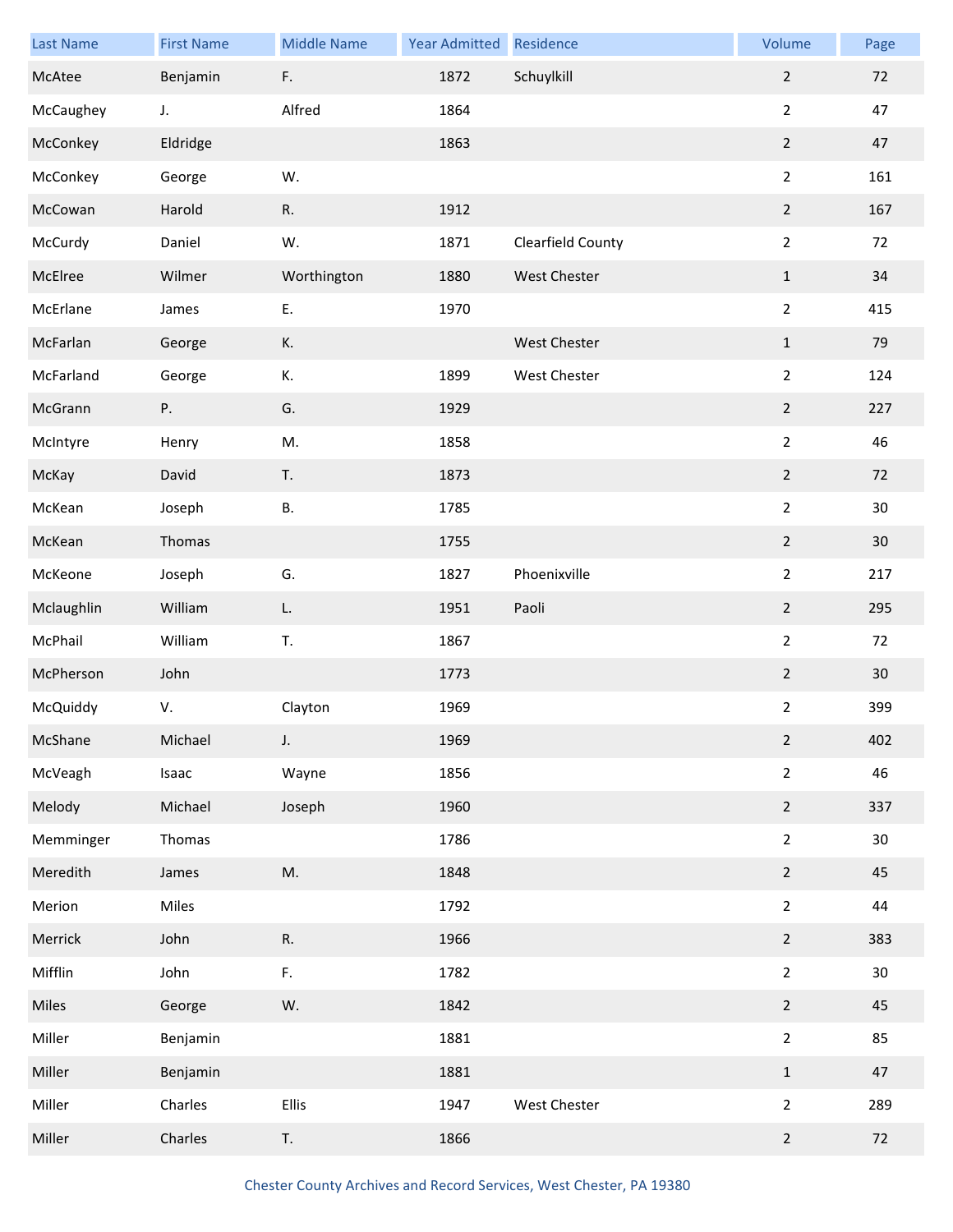| <b>Last Name</b> | <b>First Name</b> | <b>Middle Name</b> | <b>Year Admitted</b> | Residence           | Volume           | Page            |
|------------------|-------------------|--------------------|----------------------|---------------------|------------------|-----------------|
| Miller           | Tom               | Taylor             |                      |                     | $\overline{2}$   | 188             |
| Milner           | James             |                    | 1795                 |                     | $\mathbf 2$      | 44              |
| Miner            | William           | Penn               | 1840                 |                     | $\overline{2}$   | 44              |
| Mirarchi         | Ralph             | Ε.                 | 1969                 |                     | $\mathbf 2$      | 401             |
| Mitchell         | <b>B.</b>         | А.                 | 1852                 | Philadelphia        | $\overline{2}$   | 46              |
| Mitchell         | S.                | Duffield           | 1887                 | Londongrove         | $\mathbf 1$      | 61              |
| Mitchell         | S.                | Duffield           | 1887                 | Londongrove         | $\overline{2}$   | 113             |
| Mitman           | William           | Harold             | 1951                 | Downingtown         | $\overline{2}$   | 284             |
| Mitman           | William           | Harold             | 1951                 | Downingtown         | $\overline{2}$   | 280             |
| Moland           | John              |                    | 1743                 |                     | $\boldsymbol{2}$ | 30              |
| Monaghan         | James             |                    | 1879                 | West Chester        | $\overline{2}$   | 73              |
| Monaghan         | James             |                    | 1879                 | <b>West Chester</b> | $\mathbf 1$      | 28              |
| Monaghan         | Robert            | E.                 | 1848                 |                     | $\overline{2}$   | 45              |
| Monaghan         | Robert            | Jones              | 1873                 |                     | $\mathbf 2$      | 83              |
| Montgomery       | Morton            | L.                 | 1878                 | <b>Berks County</b> | $\overline{2}$   | 84              |
| Montgomery       | Morton            | S.                 | 1878                 | <b>Berks</b>        | $\mathbf 1$      | 38              |
| Montgomery       | W.                |                    | 1787                 |                     | $\overline{2}$   | 30              |
| Montgomery       | William           | W.                 | 1888                 |                     | $\mathbf 1$      | 70              |
| Montgomery       | William           | W.                 | 1888                 |                     | $\overline{2}$   | 114             |
| Moore            | David             |                    | 1790                 |                     | $\mathbf 2$      | 44              |
| Moore            | George            | W.                 |                      | East-Fallowfield    | $\overline{2}$   | 113             |
| Moore            | George            | W.                 | 1916                 |                     | $\overline{2}$   | 190             |
| Moore            | George            | Winfield           | 1886                 | East Fallowfield    | $\mathbf 1$      | 66              |
| Moore            | Jefferis          |                    | 1809                 |                     | $\overline{2}$   | 44              |
| Moore            | John              |                    | 1698                 |                     | $\overline{2}$   | 30              |
| Moore            | John              |                    | 1789                 |                     | $\overline{2}$   | 44              |
| Moore            | Morris            | F.                 | 1935                 |                     | $\overline{2}$   | 255             |
| Moorshead        | Arthur            | Albert             | 1962                 |                     | $\overline{2}$   | 350             |
| Morgan           | В.                | R.                 | 1786                 |                     | $\overline{2}$   | 30              |
| Morris           | Anthony           |                    | 1789                 |                     | $\boldsymbol{2}$ | 30              |
| Morris           | James             | Allen              | 1865                 |                     | $\overline{2}$   | 72              |
| Morris           | John              |                    | 1760                 |                     | $\overline{2}$   | 30              |
| Morris           | John              |                    | 1777                 |                     | $\overline{2}$   | 30 <sub>o</sub> |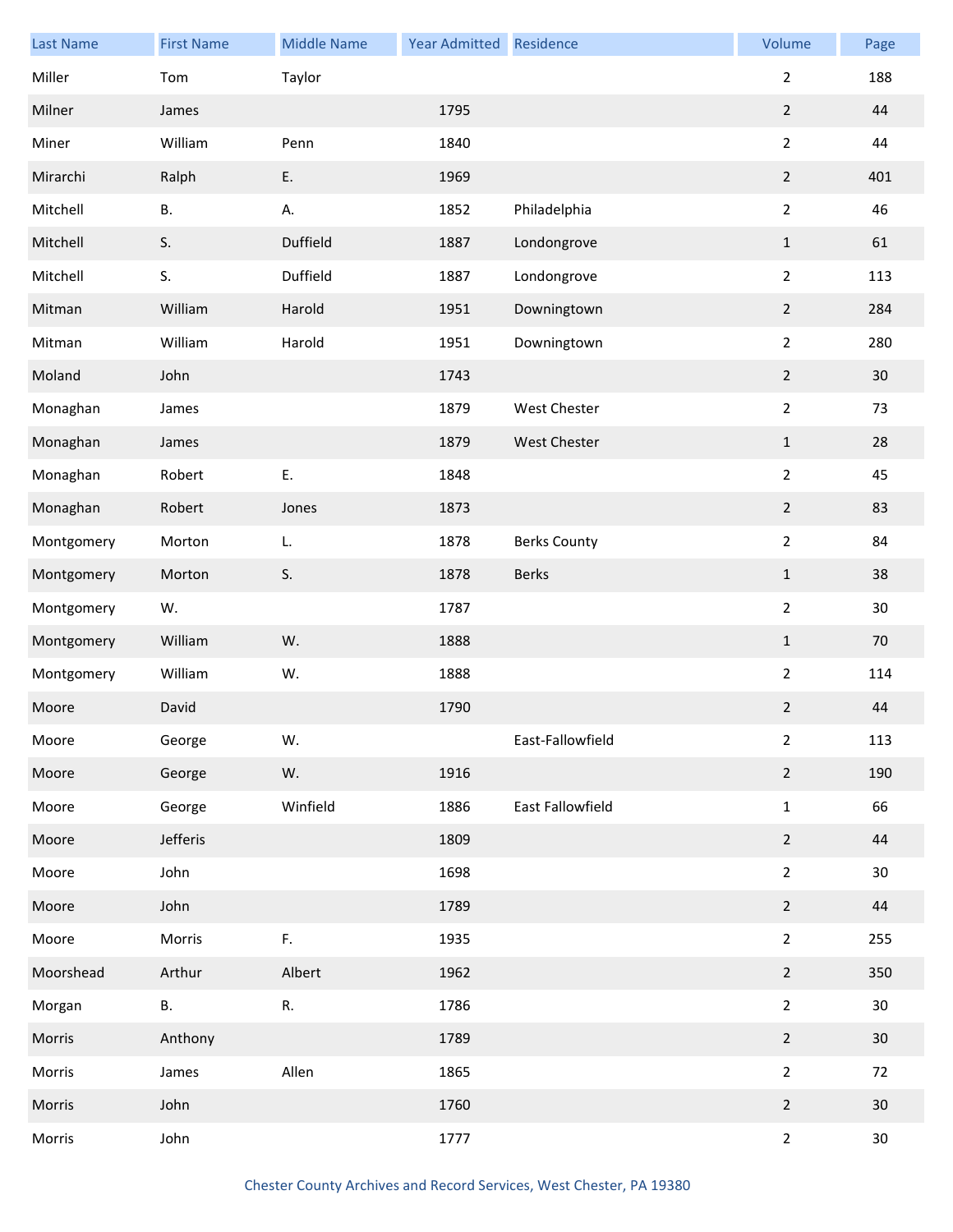| <b>Last Name</b> | <b>First Name</b> | <b>Middle Name</b> | <b>Year Admitted</b> | Residence            | Volume           | Page            |
|------------------|-------------------|--------------------|----------------------|----------------------|------------------|-----------------|
| Morris           | Joseph            | Roberts            | 1848                 |                      | $\mathbf 2$      | 45              |
| Morris           | Matthias          |                    | 1809                 |                      | $\overline{2}$   | 44              |
| Morris           | Samuel            | W.                 | 1967                 |                      | $\overline{2}$   | 395             |
| Morris           | Wharton           |                    | 1873                 |                      | $\overline{2}$   | 72              |
| Morris           | William           |                    | 1753                 |                      | $\mathbf 2$      | 30 <sub>o</sub> |
| Morton           | C.                | Richard            | 1955                 |                      | $\overline{2}$   | 313             |
| Mueller          | Melva             | Long               | 1960                 |                      | $\overline{2}$   | 332             |
| Mulligan         | James             | F.                 | 1969                 |                      | $\overline{2}$   | 400             |
| Munch            | James             | C.                 | 1968                 |                      | $\mathbf 2$      | 394             |
| Murphy           | William           | Rhoads             | 1882                 | Philadelphia         | $\mathbf 1$      | 58              |
| Murphy           | William           | Rhoads             | 1882                 | Philadelphia         | $\overline{2}$   | 88              |
| Muth             | Charles           | В.                 |                      | West Goshen          | $\overline{2}$   | 220             |
| Nagle            | Ronald            | C.                 | 1967                 |                      | $\mathbf 2$      | 387             |
| Needles          | William           | Norwood            | 1873                 | West Chester         | $\overline{2}$   | 32              |
| <b>Needles</b>   | William           | Norwood            | 1879                 | West Chester         | $\mathbf 1$      | $\overline{4}$  |
| Nevyas           | Jesse             |                    | 1827                 | West Chester         | $\overline{2}$   | 216             |
| Newlin           | Willaim           | Parker             | 1874                 | Philadelphia         | $\overline{2}$   | 49              |
| Newlin           | William           | Parker             | 1874                 | Philadelphia         | $\mathbf{1}$     | 15              |
| Niccolo          | Anthony           | <b>Bruce</b>       | 1954                 |                      | $\boldsymbol{2}$ | 309             |
| Nichols          | Egbert            | К.                 | 1857                 |                      | $\overline{a}$   | 31              |
| Nicholson        | William           |                    | 1846                 |                      | $\overline{2}$   | 31              |
| Nields           | Benjamin          |                    | 1887                 | Wilmington, Delaware | $\mathbf 1$      | 68              |
| Nields           | Benjamin          |                    | 1887                 | Wilmington, Delaware | $\overline{2}$   | 49              |
| Nields           | Cheyney           | W.                 | 1858                 |                      | $\overline{2}$   | 31              |
| Noarth           | George            |                    | 1771                 |                      | $\mathbf 2$      | 31              |
| North            | Hugh              | M.                 | 1874                 | Lancaster            | $\overline{2}$   | 49              |
| North            | Hugh              | M.                 | 1874                 | Lancaster            | $\mathbf 1$      | 17              |
| O'Donnell        | Daniel            | J. C.              | 1925                 | Phoenixville         | $\overline{2}$   | 207             |
| O'Donnell        | Lawrence          | Michael            | 1969                 |                      | $\mathbf 2$      | 397             |
| O'Donnell        | William           | Joseph Conway      | 1953                 |                      | $\overline{2}$   | 303             |
| Okie             | Howard            | S.                 | 1915                 | Philadelphia         | $\overline{2}$   | 187             |
| Olin             | Allen             | Orville            | 1960                 |                      | $\overline{2}$   | 329             |
| O'Neil           | John              | Ρ.                 | 1859                 |                      | $\overline{2}$   | 32              |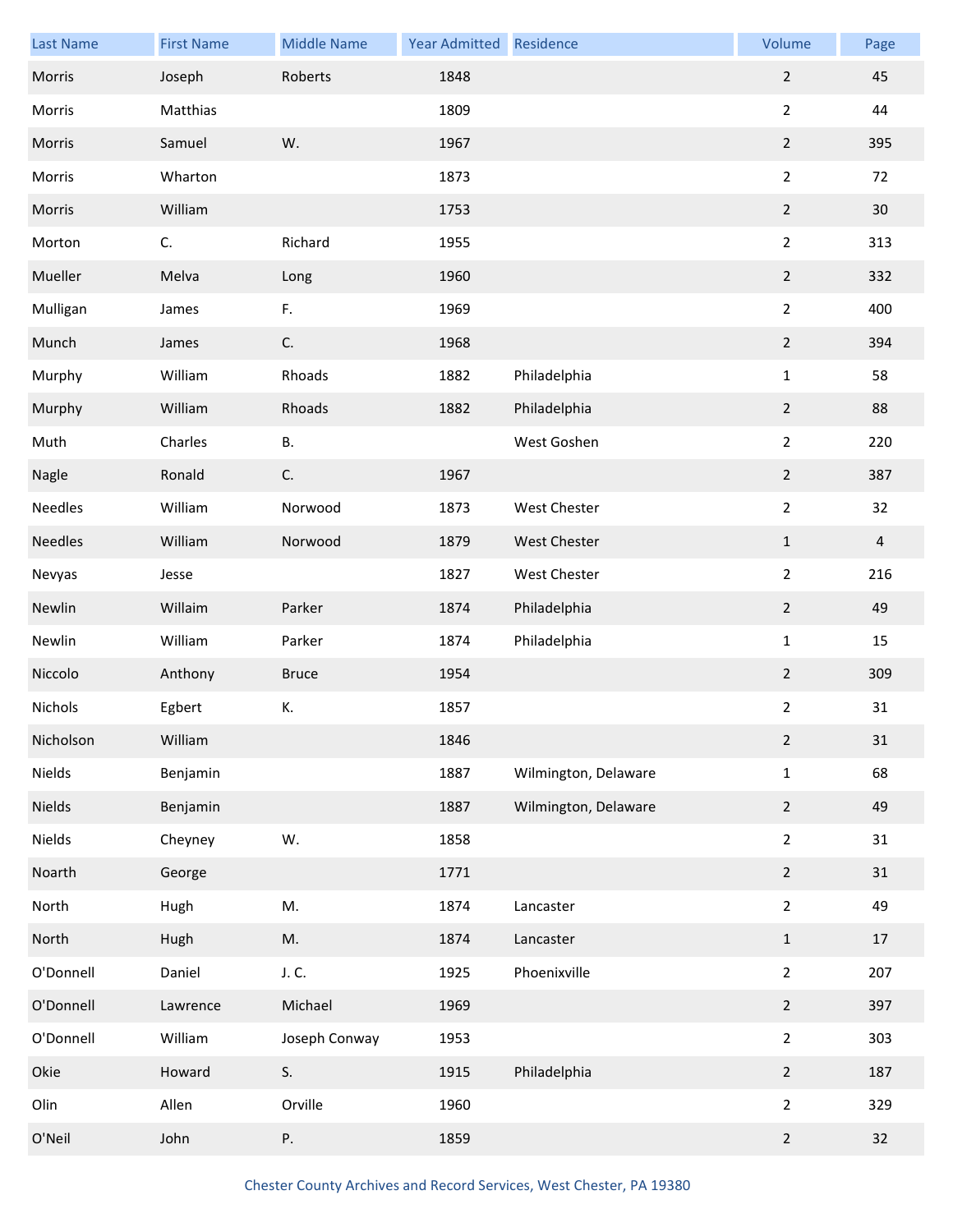| <b>Last Name</b> | <b>First Name</b> | <b>Middle Name</b> | Year Admitted Residence |              | Volume         | Page |
|------------------|-------------------|--------------------|-------------------------|--------------|----------------|------|
| O'Neill          | James             | Ε.                 | 1958                    |              | $\overline{2}$ | 322  |
| O'Reilly         | James             | Α.                 | 1875                    | Reading      | $\overline{2}$ | 37   |
| O'Reilly         | James             | А.                 | 1875                    | Reading      | $\mathbf{1}$   | 23   |
| Ortner           | Francis           | C.                 | 1970                    |              | $\overline{2}$ | 416  |
| Osbourne         | Henry             |                    | 1779                    |              | $\overline{2}$ | 32   |
| Otterson         | James             |                    | 1855                    | Philadelphia | $\sqrt{2}$     | 32   |
| Ottway           | Thomas            |                    | 1753                    |              | $\overline{a}$ | 32   |
| Packel           | Richard           | S.                 | 1969                    |              | $\overline{2}$ | 396  |
| Palmer           | Louis             | J.                 | 1902                    | West Chester | $\overline{2}$ | 129  |
| Pancoast         | John              |                    | 1778                    |              | $\overline{2}$ | 34   |
| Pannebaker       | R.                | Asa                | 1922                    |              | $\overline{2}$ | 201  |
| Parish           | Robert            | А.                 | 1848                    |              | $\overline{2}$ | 42   |
| Parke            | Arthur            | T.                 | 1884                    | Parkesburg   | $\overline{2}$ | 89   |
| Parke            | Arthur            | T.                 | 1884                    | Parksburg    | $\mathbf 1$    | 59   |
| Parke            | Arthur            | Thomas             | 1959                    |              | $\overline{a}$ | 326  |
| Parke            | Samuel            |                    | 1821                    |              | $\overline{2}$ | 35   |
| Parke            | William           | Ε.                 |                         |              | $\overline{a}$ | 211  |
| Parke            | William           | Ernest             | 1928                    | West Chester | $\overline{2}$ | 222  |
| Paschall         | Robert            |                    | 1856                    |              | $\overline{a}$ | 42   |
| Patten           | David             | Carpenter          | 1964                    |              | $\overline{2}$ | 367  |
| Paul             | James             | C. N.              | 1958                    |              | $\overline{2}$ | 320  |
| Pauling          | Thomas            | M.                 | 1848                    |              | $\overline{2}$ | 42   |
| Pearce           | George            | U.                 | 1842                    |              | $\overline{2}$ | 35   |
| Pearce           | Lewis             | G.                 | 1825                    |              | $\overline{2}$ | 35   |
| Peck             | William           |                    | 1860                    |              | $\overline{2}$ | 43   |
| Pennington       | Franklin          |                    | 1850                    |              | $\overline{2}$ | 42   |
| Pennypacker      | Charles           | Η.                 | 1870                    |              | $\overline{2}$ | 23   |
| Pennypacker      | Matthias          |                    | 1825                    |              | $2^{\circ}$    | 35   |
| Pennypacker      | S.                | W.                 | 1869                    | Philadelphia | $\overline{2}$ | 86   |
| Pennypacker      | Uriah             | V.                 | 1831                    |              | $\overline{2}$ | 35   |
| Perdue           | Joseph            |                    | 1870                    |              | $\overline{2}$ | 86   |
| Perna            | Frank             | M.                 | 1950                    |              | $\overline{2}$ | 293  |
| Peters           | Richard           |                    | 1742                    |              | $\overline{2}$ | 34   |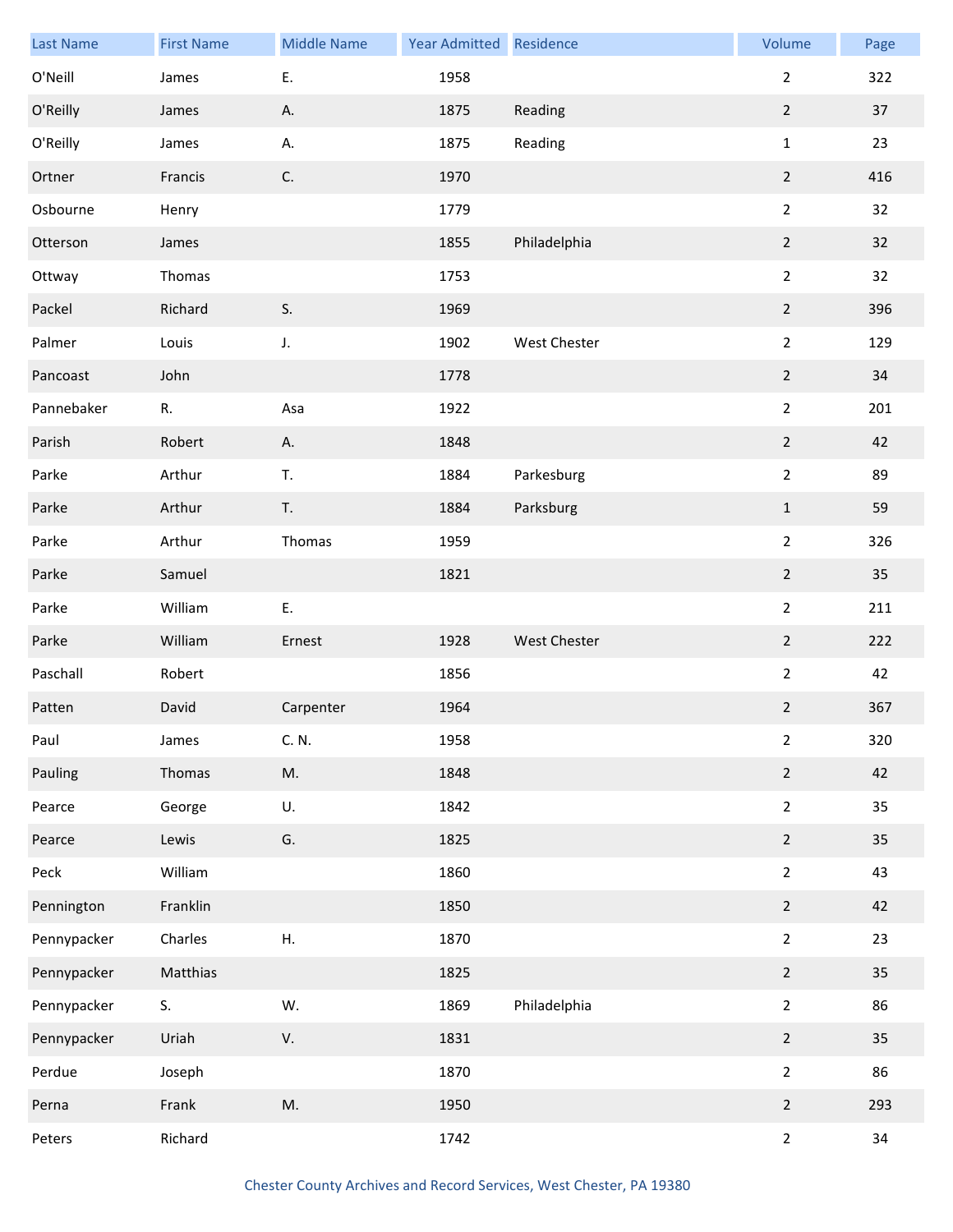| <b>Last Name</b> | <b>First Name</b> | <b>Middle Name</b> | Year Admitted Residence |                        | Volume         | Page |
|------------------|-------------------|--------------------|-------------------------|------------------------|----------------|------|
| Peters           | Richard           |                    | 1765                    |                        | $\overline{2}$ | 34   |
| Peters           | William           |                    | 1736                    |                        | $\overline{2}$ | 34   |
| Pettit           | Edgar             | E.                 | 1859                    |                        | $\overline{2}$ | 43   |
| Pettit           | John              | D.                 | 1824                    |                        | $\overline{2}$ | 35   |
| Pierce           | Thomas            | W.                 | 1871                    |                        | $\overline{2}$ | 53   |
| Pierce           | Walter            | S.                 | 1877                    |                        | $\mathbf 1$    | 30   |
| Pierce           | Walter            | S.                 | 1877                    |                        | $\overline{2}$ | 87   |
| Piercey          | Alexander         |                    | 1736                    |                        | $\overline{2}$ | 34   |
| Pine             | Norman            | James              | 1952                    |                        | $\mathbf 2$    | 299  |
| Pinkerton        | John              | J.                 | 1860                    |                        | $\overline{2}$ | 43   |
| Pitt             | Thomas            | Anthony            | 1961                    |                        | $\overline{2}$ | 345  |
| Platt            | John              | C.                 | 1953                    | <b>Bryn Mawr</b>       | $\overline{2}$ | 305  |
| Pleasants        | Henry             |                    |                         | Wayne, Delaware County | $\overline{2}$ | 148  |
| Pleasants        | Henry             |                    | 1877                    |                        | $\mathbf 1$    | 29   |
| Pleasants        | Henry             |                    | 1877                    |                        | $\overline{2}$ | 87   |
| Polits           | Joseph            | Rosario            | 1964                    |                        | $\overline{2}$ | 361  |
| Porter           | Alexander         |                    | 1765                    |                        | $\overline{2}$ | 34   |
| Porter           | George            | В.                 | 1815                    |                        | $\overline{2}$ | 35   |
| Porter           | James             | Madison            | 1814                    |                        | $\overline{2}$ | 35   |
| Porter           | John              | Ewing              | 1803                    |                        | $\overline{2}$ | 35   |
| Porter           | Robert            |                    | 1789                    |                        | $\overline{2}$ | 34   |
| Porter           | Stephen           |                    | 1765                    |                        | $\overline{2}$ | 34   |
| Portnoff         | Alan              | В.                 | 1961                    |                        | $\overline{2}$ | 338  |
| Potts            | Nathaniel         |                    | 1781                    |                        | $\overline{2}$ | 34   |
| Potts            | Thomas            | Ρ.                 | 1846                    |                        | $\overline{2}$ | 42   |
| Price            | Benjamin          |                    | 1745                    |                        | $\overline{2}$ | 34   |
| Price            | Elisha            |                    | 1764                    |                        | $\overline{2}$ | 34   |
| Price            | Elisha            |                    | 1778                    |                        | $\overline{2}$ | 34   |
| Price            | $J_{+}$           | C.                 | 1860                    |                        | $\overline{2}$ | 43   |
| Price            | John              |                    | 1753                    |                        | $\overline{2}$ | 34   |
| Price            | John              |                    | 1792                    |                        | $\overline{2}$ | 34   |
| Purcell          | John              | Austin             | 1881                    |                        | $\mathbf 1$    | 49   |
| Purcell          | John              | Austin             | 1881                    |                        | $\overline{2}$ | 87   |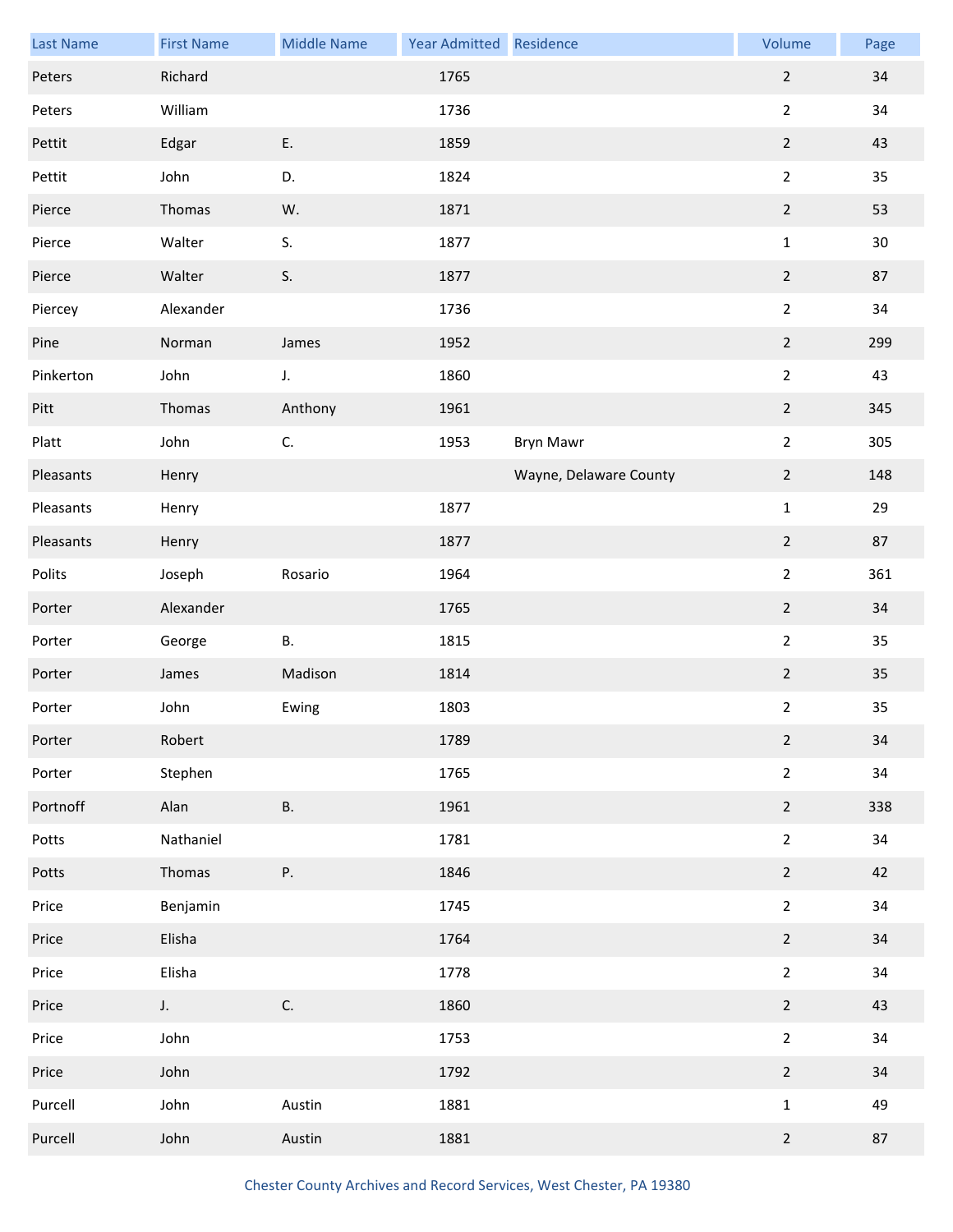| <b>Last Name</b> | <b>First Name</b> | <b>Middle Name</b> | Year Admitted Residence |              | Volume         | Page |
|------------------|-------------------|--------------------|-------------------------|--------------|----------------|------|
| Pusey            | Elbert            | N.                 | 1906                    | Michigan     | $\overline{2}$ | 154  |
| Pyle             | Abner             |                    | 1871                    |              | $\overline{2}$ | 87   |
| Pyle             | <b>B.</b>         | Franklin           | 1840                    |              | $\overline{2}$ | 35   |
| Pyle             | E.                | William            | 1914                    | Philadelphia | $\overline{2}$ | 185  |
| Pyle             | Isaac             | D.                 | 1844                    |              | $\overline{2}$ | 42   |
| Pyle             | John              | J.                 | 1863                    |              | $\overline{2}$ | 86   |
| Pyle             | Ziba              |                    | 1808                    |              | $\overline{2}$ | 35   |
| Radebaugh        | William           | Η.                 | 1968                    |              | $\overline{2}$ | 393  |
| Ramsey           | Samuel            | D.                 | 1871                    |              | $\overline{2}$ | 92   |
| Rawle            | William           |                    | 1734                    |              | $\overline{2}$ | 36   |
| Rawle            | William           |                    | 1783                    |              | $\overline{2}$ | 37   |
| Rawle            | William           | <b>Brooke</b>      | 1881                    |              | $\mathbf{1}$   | 47   |
| Rawle            | William           | <b>Brooke</b>      | 1881                    |              | $\overline{2}$ | 93   |
| Read             | Collinson         |                    | 1776                    |              | $\overline{2}$ | 36   |
| Read             | James             |                    | 1742                    |              | $\overline{2}$ | 36   |
| Read             | Joseph            |                    | 1771                    |              | $\overline{2}$ | 36   |
| Reed             | Joseph            |                    | 1782                    |              | $\overline{2}$ | 36   |
| Reeves           | Ellis             | <b>B.</b>          |                         | Phoenixville | $\overline{2}$ | 97   |
| Reeves           | Ellis             | В.                 |                         | Phoenixville | $\mathbf 1$    | 57   |
| Reid             | Afred             | Ρ.                 | 1866                    |              | $\overline{2}$ | 91   |
| Reid             | Arthur            | Ρ.                 | 1902                    | West Chester | $\overline{2}$ | 131  |
| Reid             | Joseph            |                    | 1795                    |              | $\overline{2}$ | 37   |
| Reid             | Raymond           | В.                 | 1912                    |              | $\overline{2}$ | 180  |
| Reid             | William           | <b>B.</b>          | 1872                    |              | $\overline{2}$ | 93   |
| Reid             | William           | В.                 | 1872                    |              | $\overline{2}$ | 92   |
| Reifsnyder       | Richard           |                    | 1960                    |              | $\overline{2}$ | 331  |
| Reilly           | Philip            | J.                 | 1829                    | West Chester | $\overline{2}$ | 212  |
| Reilly           | Stephen           | J.                 | 1929                    |              | $\overline{2}$ | 210  |
| Reinoehl         | А.                | C.                 | 1881                    | Lancaster    | $\overline{2}$ | 93   |
| Reinoehl         | Α.                | C.                 | 1881                    | Lancaster    | $\mathbf{1}$   | 47   |
| Remak            | Gustavus          |                    | 1864                    |              | $\overline{2}$ | 91   |
| Rettew           | Granville         | L.                 | 1902                    | Philadelphia | $\overline{2}$ | 142  |
| Rettew           | J.                | Barton             | 1932                    |              | $\overline{2}$ | 238  |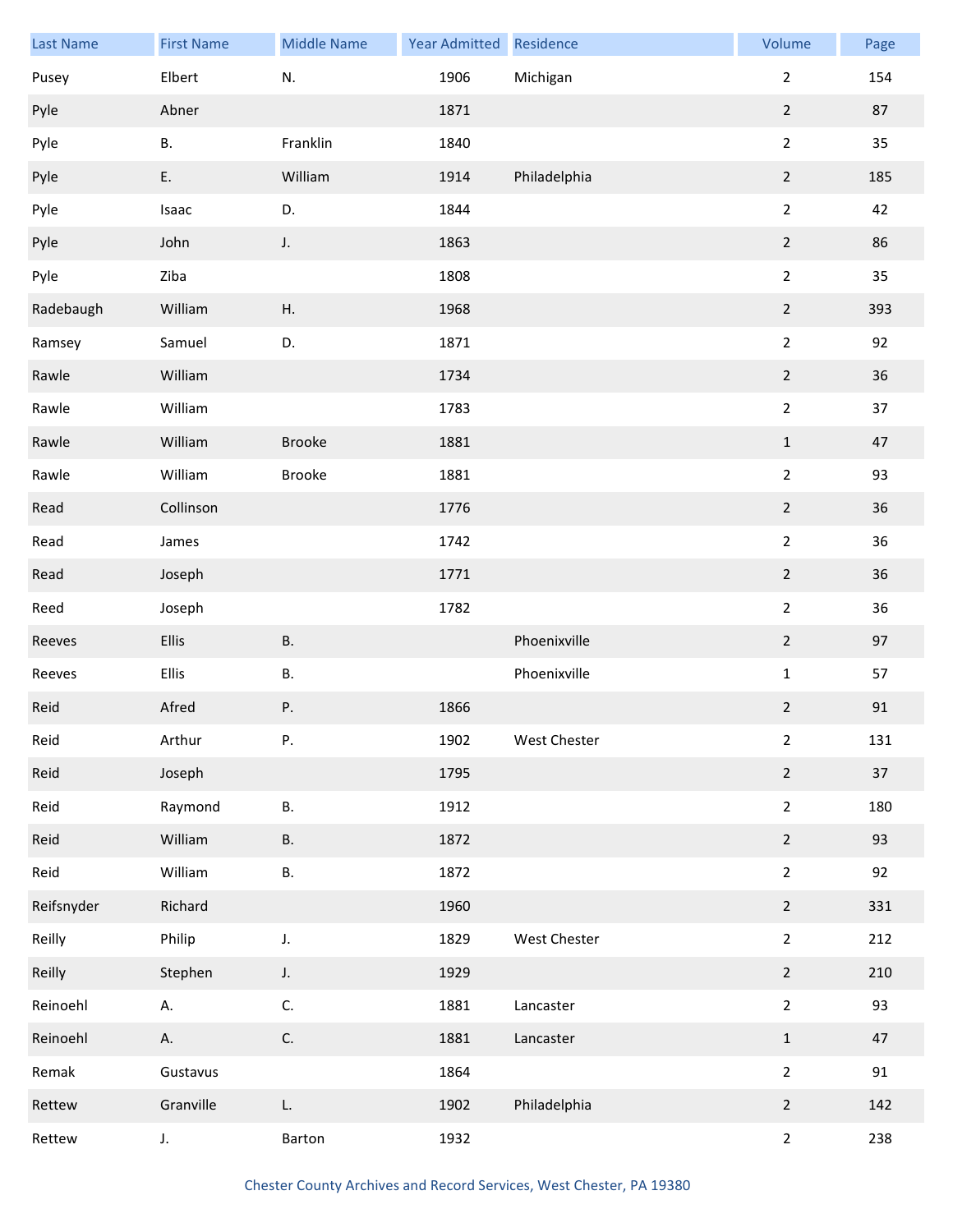| <b>Last Name</b> | <b>First Name</b> | <b>Middle Name</b> | Year Admitted Residence |                        | Volume           | Page |
|------------------|-------------------|--------------------|-------------------------|------------------------|------------------|------|
| Rettew           | J.                | Barton             | 1935                    |                        | $\overline{2}$   | 249  |
| Reynolds         | John              | T.                 | 1877                    |                        | $\mathbf 1$      | 29   |
| Reynolds         | John              | T.                 | 1877                    |                        | $\overline{2}$   | 93   |
| Reynolds         | S.                | Η.                 | 1869                    | Lancaster              | $\overline{2}$   | 91   |
| Richards         | Jacob             |                    | 1794                    |                        | $\mathbf 2$      | 37   |
| Ridley           | William           | Η.                 | 1930                    | Media, Delaware County | $\overline{2}$   | 230  |
| <b>Riggs</b>     | William           | E.                 | 1966                    |                        | $\overline{2}$   | 378  |
| Riley            | Howard            | F.                 | 1969                    |                        | $\overline{2}$   | 407  |
| Riley            | Thomas            | Α.                 | 1964                    |                        | $\mathbf 2$      | 369  |
| Riley            | Thomas            | Anthony            | 1941                    | Westtown               | $\overline{2}$   | 262  |
| Rivoir           | William           | Η.                 | 1958                    |                        | $\mathbf 2$      | 319  |
| Roberts          | George            | W.                 | 1858                    |                        | $\overline{2}$   | 90   |
| Roberts          | John              | F.                 | 1849                    |                        | $\overline{2}$   | 37   |
| Roberts          | Samuel            |                    | 1787                    |                        | $\overline{2}$   | 37   |
| Robeson          | Andrew            |                    | 1777                    |                        | $\boldsymbol{2}$ | 36   |
| Robinson         | Andrew            |                    | 1775                    |                        | $\overline{2}$   | 36   |
| Robinson         | John              |                    | 1735                    |                        | $\overline{2}$   | 36   |
| Robinson         | V.                | G.                 | 1879                    | Delaware County        | $\overline{2}$   | 93   |
| Robinson         | V.                | G.                 | 1879                    | Delaware County        | $\mathbf 1$      | 44   |
| Rodney           | J.                | D.                 | 1870                    |                        | $\overline{2}$   | 92   |
| Rogers           | Theodore          | Otto               | 1946                    | West Chester           | $\overline{2}$   | 265  |
| Ross             | George            |                    | 1756                    |                        | $\overline{2}$   | 36   |
| Ross             | George            |                    | 1778                    |                        | $\overline{2}$   | 36   |
| Ross             | John              |                    | 1735                    |                        | $\overline{2}$   | 36   |
| Ross             | Thomas            |                    | 1785                    |                        | $\overline{2}$   | 37   |
| Ruley            | John              |                    | 1769                    |                        | $\overline{2}$   | 36   |
| Rupert           | George            | Η.                 | 1903                    | West Chester           | $\overline{2}$   | 136  |
| Rupert           | George            | M.                 | 1859                    |                        | $\overline{2}$   | 90   |
| Rush             | Jacob             |                    | 1769                    |                        | $\overline{2}$   | 36   |
| Rush             | Jacob             |                    | 1778                    |                        | $\overline{2}$   | 36   |
| Rush             | Samuel            |                    | 1848                    |                        | $\overline{2}$   | 37   |
| Ruth             | David             |                    | 1863                    |                        | $\overline{2}$   | 91   |
| Rutter           | John              |                    | 1830                    |                        | $\overline{2}$   | 37   |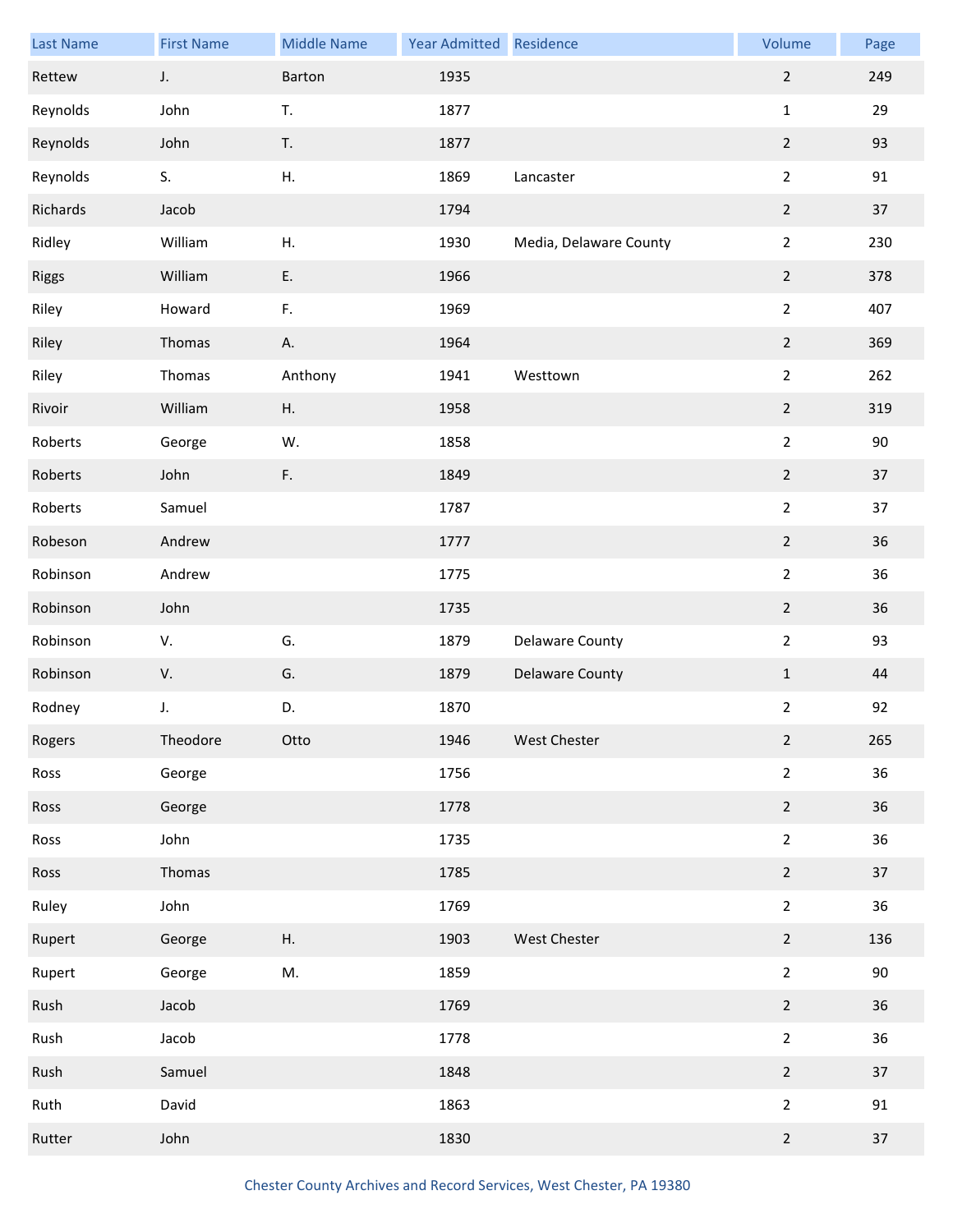| <b>Last Name</b> | <b>First Name</b> | <b>Middle Name</b> | Year Admitted Residence |                              | Volume         | Page   |
|------------------|-------------------|--------------------|-------------------------|------------------------------|----------------|--------|
| Ryan             | Harold            | James              | 1923                    |                              | $\overline{2}$ | 205    |
| Ryan             | Joseph            | А.                 | 1969                    |                              | $\overline{2}$ | 408    |
| Sabatini         | Silvie            | N.                 |                         | West Chester                 | $\overline{2}$ | 214    |
| Sacey            | <b>B.</b>         | W.                 | 1877                    |                              | $\mathbf{1}$   | 29     |
| Samples          | Warren            | Kay                |                         |                              | $\overline{2}$ | 304    |
| Samples          | Warren            | Kay                | 1954                    |                              | $\overline{2}$ | 307    |
| Sautter          | D.                | Clarke             | 1937                    |                              | $\overline{2}$ | 259    |
| Scarlett         | William           | Joseph             | 1942                    | Kennett Square               | $\overline{2}$ | 266    |
| Schell           | Horace            | Michener           | 1919                    |                              | $\overline{2}$ | 198    |
| Scholl           | John              | ${\sf R}.$         | 1907                    | South Coventry               | $\overline{2}$ | 153    |
| Schultz          | William           | C.                 | 1970                    |                              | $\overline{2}$ | 410    |
| Scollay          | John              |                    | 1874                    | Philadelphia                 | $\,1\,$        | 15     |
| Scollay          | John              |                    | 1874                    | Philadelphia                 | $\overline{2}$ | 96     |
| Scott            | William           | Joseph             | 1969                    |                              | $\overline{2}$ | 403    |
| Selden           | George            | S.                 | 1877                    | Philadelphia                 | $\mathbf 1$    | 32     |
| Selden           | George            | S.                 | 1877                    | Philadelphia                 | $\overline{2}$ | 95     |
| Sellers          | David             | W.                 | 1881                    | Philadelphia                 | $\overline{2}$ | 97     |
| Sellers          | David             | W.                 | 1881                    | Philadelphia                 | $\mathbf{1}$   | 51     |
| Sellers          | James             | C.                 | 1886                    | Philadelphia                 | $\mathbf 1$    | 64     |
| Sellers          | James             | $\mathsf{C}.$      | 1886                    | Philadelphia                 | $\overline{2}$ | 116    |
| Sergeant         | John              |                    | 1800                    |                              | $\overline{2}$ | 38     |
| Sergeant         | Jonathan          | D.                 | 1778                    |                              | $\overline{2}$ | 38     |
| Sergeant         | Thomas            |                    | 1803                    |                              | $\overline{2}$ | 38     |
| Serota           | Stephen           | Howard             | 1965                    |                              | $\overline{2}$ | 376    |
| Sharpless        | Nathan            | Η.                 | 1877                    |                              | $\overline{2}$ | 95     |
| Sharpless        | Nathan            | Η.                 | 1877                    |                              | $\mathbf{1}$   | $30\,$ |
| Shaw             | Robert            | S.                 | 1935                    | Springfield, Delaware County | $\overline{2}$ | 248    |
| Sherrard         | Francis           |                    | 1726                    |                              | $\overline{2}$ | 38     |
| Shippen          | Edward            |                    | 1748                    |                              | $\overline{2}$ | 38     |
| Shippen          | Edward            |                    | 1849                    |                              | $\overline{2}$ | 39     |
| Shippen          | Henry             |                    | 1814                    |                              | $\overline{2}$ | 38     |
| Shippen          | John              |                    | 1793                    |                              | $\overline{2}$ | 38     |
| Shober           | Blathwaite        | J.                 | 1810                    |                              | $\overline{2}$ | 38     |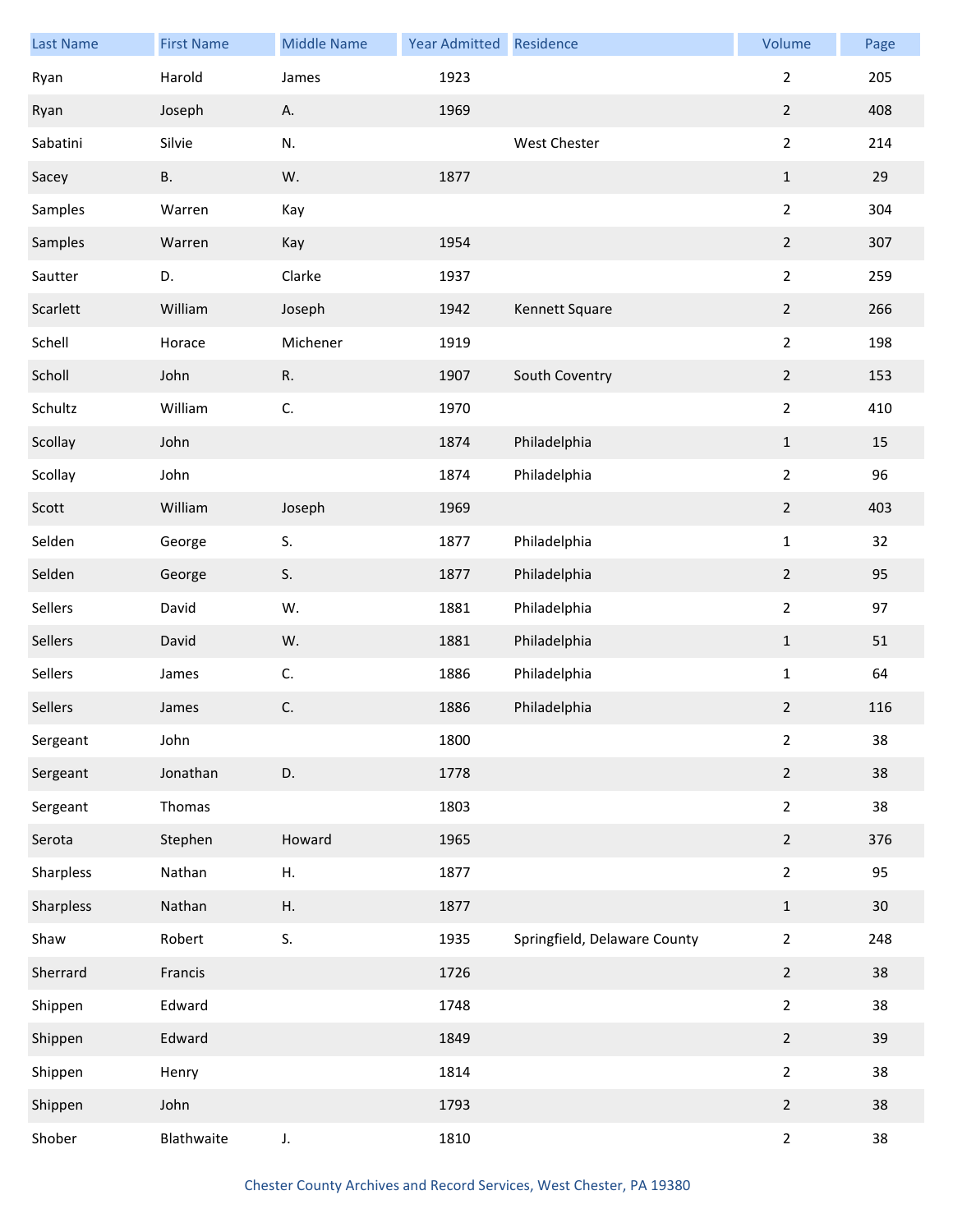| <b>Last Name</b> | <b>First Name</b> | <b>Middle Name</b> | Year Admitted | Residence                  | Volume           | Page |
|------------------|-------------------|--------------------|---------------|----------------------------|------------------|------|
| Shortlidge       | John              | Walker             | 1879          |                            | $\overline{2}$   | 95   |
| Shortlidge       | John              | Walker             | 1879          |                            | $\mathbf{1}$     | 41   |
| Shortlidge       | Raymond           | S.                 | 1923          | New Garden Township        | $\overline{2}$   | 203  |
| Sidwell          | Oliver            |                    | 1862          |                            | $\overline{2}$   | 94   |
| Simpson          | J.                | Alexander          | 1854          |                            | $\mathbf 2$      | 94   |
| Sloan            | John              | Η.                 | 1879          |                            | $\mathbf 1$      | 41   |
| Sloan            | John              | Η.                 | 1879          |                            | $\overline{2}$   | 95   |
| Smith            | А.                | Herr               | 1851          |                            | $\overline{2}$   | 39   |
| Smith            | А.                | Lewis              | 1861          |                            | $\mathbf 2$      | 39   |
| Smith            | Charles           |                    | 1786          |                            | $\overline{2}$   | 38   |
| Smith            | Charles           | <b>B.</b>          | 1970          |                            | $\overline{2}$   | 409  |
| Smith            | Charles           | F. G.              | 1960          |                            | $\overline{2}$   | 333  |
| Smith            | David             |                    | 1787          |                            | $\overline{2}$   | 38   |
| Smith            | George            | F.                 | 1864          |                            | $\overline{2}$   | 94   |
| Smith            | Levi              | <b>B.</b>          | 1827          |                            | $\mathbf 2$      | 39   |
| Smith            | Ρ.                | Frazier            | 1827          |                            | $\mathbf 2$      | 39   |
| Smith            | William           | <b>B.</b>          | 1814          |                            | $\overline{2}$   | 38   |
| Smith            | William           | G.                 | 1845          |                            | $\overline{2}$   | 39   |
| Smith            | William           | Moore              | 1781          |                            | $\boldsymbol{2}$ | 38   |
| Speakman         | Thomas            | Η.                 | 1844          |                            | $\overline{a}$   | 39   |
| Spicer           | Oscar             | Franklin           | 1960          |                            | $\overline{2}$   | 330  |
| Sproat           | Harris            | Lindsay            | 1902          | Philadelphia               | $\overline{2}$   | 146  |
| Stanley          | Matthew           | А.                 | 1842          |                            | $\overline{2}$   | 39   |
| Stedman          | John              |                    | 1773          |                            | $\overline{2}$   | 38   |
| Steenburgh       | D.                | Benjamin Van       | 1969          |                            | $\mathbf 2$      | 406  |
| Stevens          | Garrett           | В.                 | 1875          | Reading                    | $\mathbf{1}$     | 23   |
| Stevens          | Garrett           | <b>B.</b>          | 1875          | Reading                    | $\overline{2}$   | 96   |
| Stevens          | Scudder           | Georgia            | 1970          |                            | $\overline{2}$   | 413  |
| Stickland        | R.                | E. M.              | 1888          | West Chester               | $\mathbf 1$      | 62   |
| Stively          | John              | Ewing              |               | Villanova, Delaware County | $\overline{2}$   | 282  |
| Stively          | John              | Ewing              | 1950          |                            | $\overline{2}$   | 294  |
| Stoney           | Michael           | Joseph             | 1929          |                            | $\overline{2}$   | 224  |
| Stover           | Owen              |                    | 1825          |                            | $\overline{2}$   | 38   |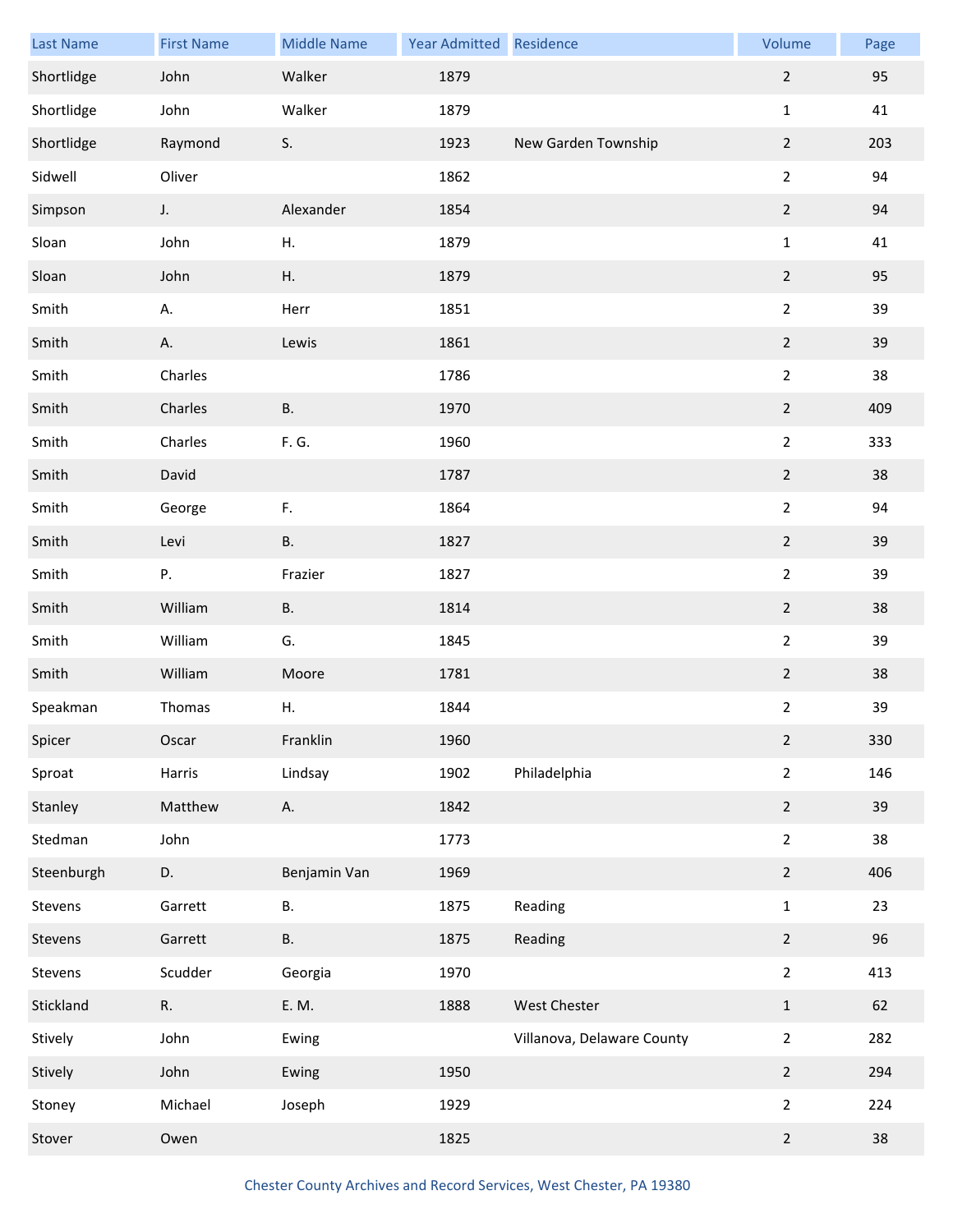| <b>Last Name</b> | <b>First Name</b> | <b>Middle Name</b> | <b>Year Admitted</b> | Residence           | Volume         | Page |
|------------------|-------------------|--------------------|----------------------|---------------------|----------------|------|
| Strickland       | Nimrod            |                    | 1866                 |                     | $\overline{2}$ | 95   |
| Strickland       | R.                | E. M.              | 1888                 | <b>West Chester</b> | $\overline{2}$ | 114  |
| Stubbs           | Theodore          | К.                 |                      |                     | $\overline{2}$ | 96   |
| Stubbs           | Theodore          | К.                 | 1875                 |                     | $\mathbf{1}$   | 18   |
| Sugarman         | Leonard           |                    | 1956                 |                     | $\overline{2}$ | 317  |
| Swayne           | Charles           |                    | 1872                 |                     | $\overline{2}$ | 95   |
| Szlapka          | Edmund            | Henry              | 1929                 |                     | $\overline{2}$ | 225  |
| Talbot           | C.                | W.                 | 1872                 |                     | $\overline{2}$ | 69   |
| Talbot           | D.                | Smith              | 1870                 |                     | $\overline{2}$ | 68   |
| Talbot           | Fred              | А.                 |                      |                     | $\overline{2}$ | 163  |
| Talbot           | Gilbert           | Ρ.                 |                      | West Chester        | $\overline{2}$ | 267  |
| Talbot           | N.                | Warren             | 1885                 | Honeybrook          | $\overline{2}$ | 69   |
| Talbot           | N.                | Warren             | 1885                 | Honeybrook          | $\mathbf{1}$   | 45   |
| Talbot           | Walter            | S.                 | 1904                 | Honeybrook          | $\overline{2}$ | 138  |
| Talierco         | John              | Basil              | 1963                 |                     | $\overline{2}$ | 360  |
| Tallman          | Thomas            | W.                 | 1793                 |                     | $\overline{2}$ | 40   |
| Taylor           | John              |                    | 1799                 |                     | $\overline{2}$ | 40   |
| Taylor           | Thomas            | <b>B.</b>          | 1875                 |                     | $\overline{2}$ | 77   |
| Taylor           | William           | Η.                 |                      | Cumberland          | $\overline{2}$ | 139  |
| Teamer           | Homer             | W.                 | 1923                 | Malvern             | $\overline{2}$ | 204  |
| Telfair          | Isaac             |                    | 1790                 |                     | $\overline{2}$ | 40   |
| Temple           | Benjamin          | F.                 | 1876                 | Philadelphia        | $\overline{2}$ | 70   |
| Temple           | Benjamin          | F.                 | 1876                 | Philadelphia        | $\mathbf{1}$   | 24   |
| Templin          | Robert            | L.                 | 1918                 | Marion, Indiana     | $\overline{2}$ | 197  |
| Thayer           | John              | <b>B.</b>          | 1876                 | Philadelphia        | $\mathbf{1}$   | 24   |
| Thayer           | John              | <b>B.</b>          | 1876                 | Philadelphia        | $\overline{2}$ | 70   |
| Thomas           | Archibald         | Dick               | 1877                 | Downingtown         | $\overline{2}$ | 71   |
| Thomas           | Archibald         | Dick               | 1877                 | Downingtown         | $\mathbf 1$    | 16   |
| Thomas           | Elijah            |                    | 1868                 |                     | $\overline{2}$ | 41   |
| Thomas           | Joseph            |                    | 1789                 |                     | $\overline{2}$ | 40   |
| Thomas           | Leonard           | R.                 |                      | West Chester        | $\mathbf{1}$   | 50   |
| Thomas           | Leonard           | ${\sf R}.$         |                      | West Chester        | $\overline{2}$ | 77   |
| Thomas           | Samuel            | В.                 | 1844                 |                     | $\overline{2}$ | 41   |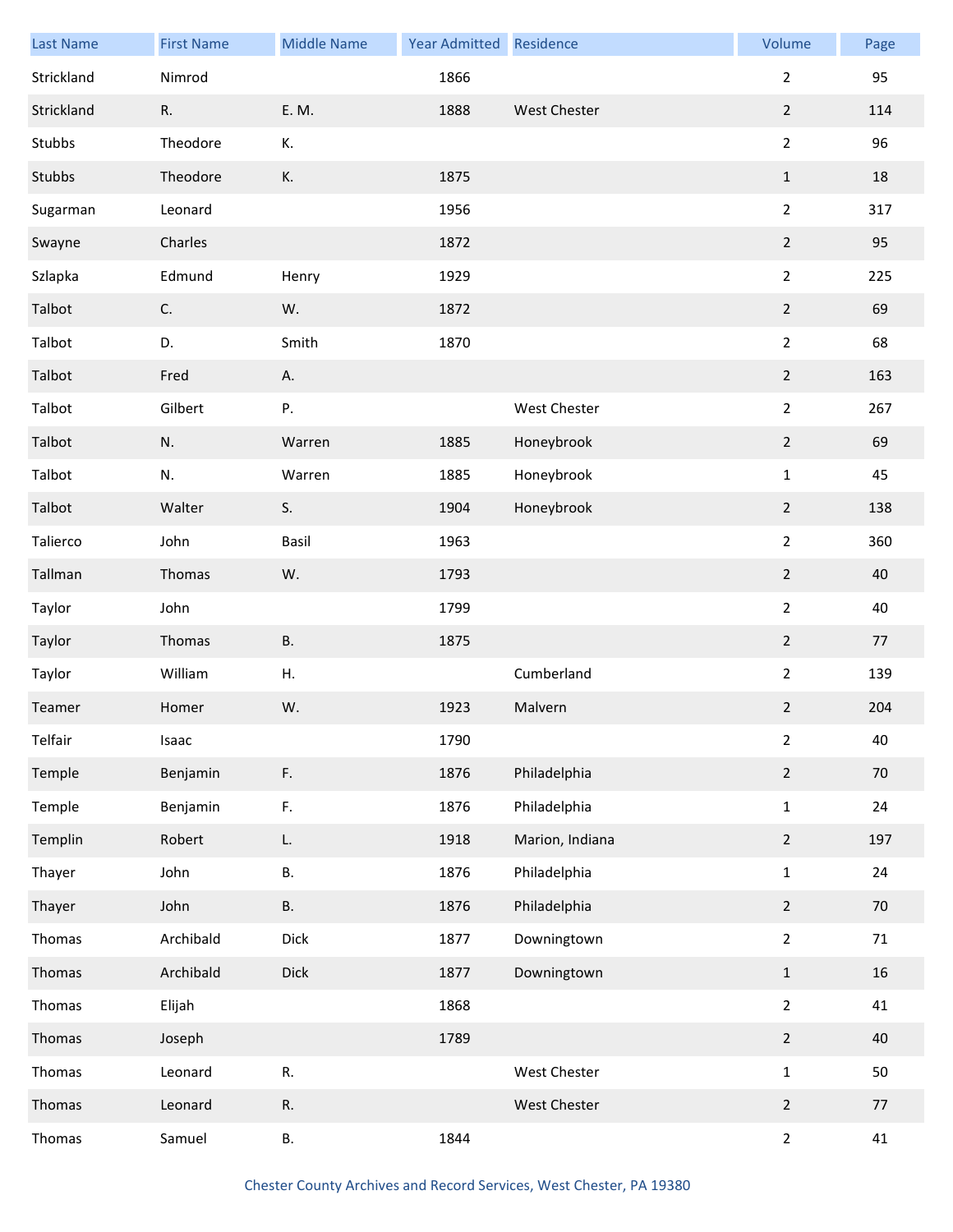| <b>Last Name</b> | <b>First Name</b> | <b>Middle Name</b> | <b>Year Admitted</b> | Residence           | Volume         | Page |
|------------------|-------------------|--------------------|----------------------|---------------------|----------------|------|
| Thompson         | David             |                    | 1766                 |                     | $\overline{2}$ | 40   |
| Thompson         | J.                | Morton             |                      | <b>West Chester</b> | $\overline{2}$ | 286  |
| Thompson         | John              |                    | 1790                 |                     | $\overline{2}$ | 40   |
| Thompson         | R.                | Jersine            |                      |                     | $\overline{2}$ | 199  |
| Tilghman         | Benjamin          |                    | 1813                 |                     | $\overline{2}$ | 40   |
| Tilghman         | Edward            |                    | 1772                 |                     | $\overline{2}$ | 40   |
| Tilghman         | James             |                    | 1763                 |                     | $\overline{2}$ | 40   |
| Tilghman         | Richard           |                    | 1772                 |                     | $\overline{2}$ | 40   |
| Todd             | John              |                    | 1785                 |                     | $\overline{2}$ | 40   |
| Tongue           | James             | S.                 | 1828                 |                     | $\overline{2}$ | 40   |
| Townsend         | Henry             | C.                 | 1846                 |                     | $\overline{2}$ | 41   |
| Townsend         | Joseph            | <b>B.</b>          | 1843                 |                     | $\overline{2}$ | 40   |
| Townsend         | Washington        |                    | 1844                 |                     | $\overline{2}$ | 41   |
| Towson           | Stephen           | J.                 | 1868                 |                     | $\overline{2}$ | 68   |
| <b>Tregay</b>    | William           |                    | 1911                 |                     | $\overline{2}$ | 175  |
| Troutman         | Howard            | $\mathsf F.$       | 1911                 |                     | $\overline{2}$ | 160  |
| Tuthill          | Harold            | M.                 | 1933                 |                     | $\overline{2}$ | 240  |
| Twardowski       | Thomas            | M.                 | 1967                 |                     | $\overline{2}$ | 388  |
| Tworzydlo        | Francis           | Rodney             | 1946                 | Kennett Square      | $\overline{2}$ | 279  |
| Tyson            | Carroll           | S.                 | 1871                 | Philadelphia        | $\overline{2}$ | 68   |
| Tyson            | W.                | Perry              | 1829                 | Downingtown         | $\overline{2}$ | 213  |
| Umstead          | Joseph            |                    | 1854                 | <b>Berks County</b> | $\overline{2}$ | 70   |
| Van Amring       | Henry             | Η.                 | 1821                 |                     | $\overline{2}$ | 48   |
| Van Deusen       | Edwin             | Hicks              | 1964                 |                     | $\overline{2}$ | 366  |
| Vandyke          | James             |                    | 1766                 |                     | $\overline{2}$ | 48   |
| Vandyke          | Nicholas          |                    | 1765                 |                     | $\overline{2}$ | 48   |
| Vandyke          | Nicholas          |                    | 1781                 |                     | $\overline{2}$ | 48   |
| Vannost          | John              |                    | 1775                 |                     | $\overline{2}$ | 48   |
| Vining           | John              |                    | 1782                 |                     | $\overline{2}$ | 48   |
| Waddell          | Robert            | Scott              | 1855                 | West Chester        | $\overline{2}$ | 107  |
| Waddell          | Robert            | Scott              | 1886                 | West Chester        | $\mathbf{1}$   | 53   |
| Waddell          | William           | Bell               | 1852                 |                     | $\overline{2}$ | 62   |
| Wade             | Carolus           | А.                 | 1944                 | Phoenixville        | $\overline{2}$ | 263  |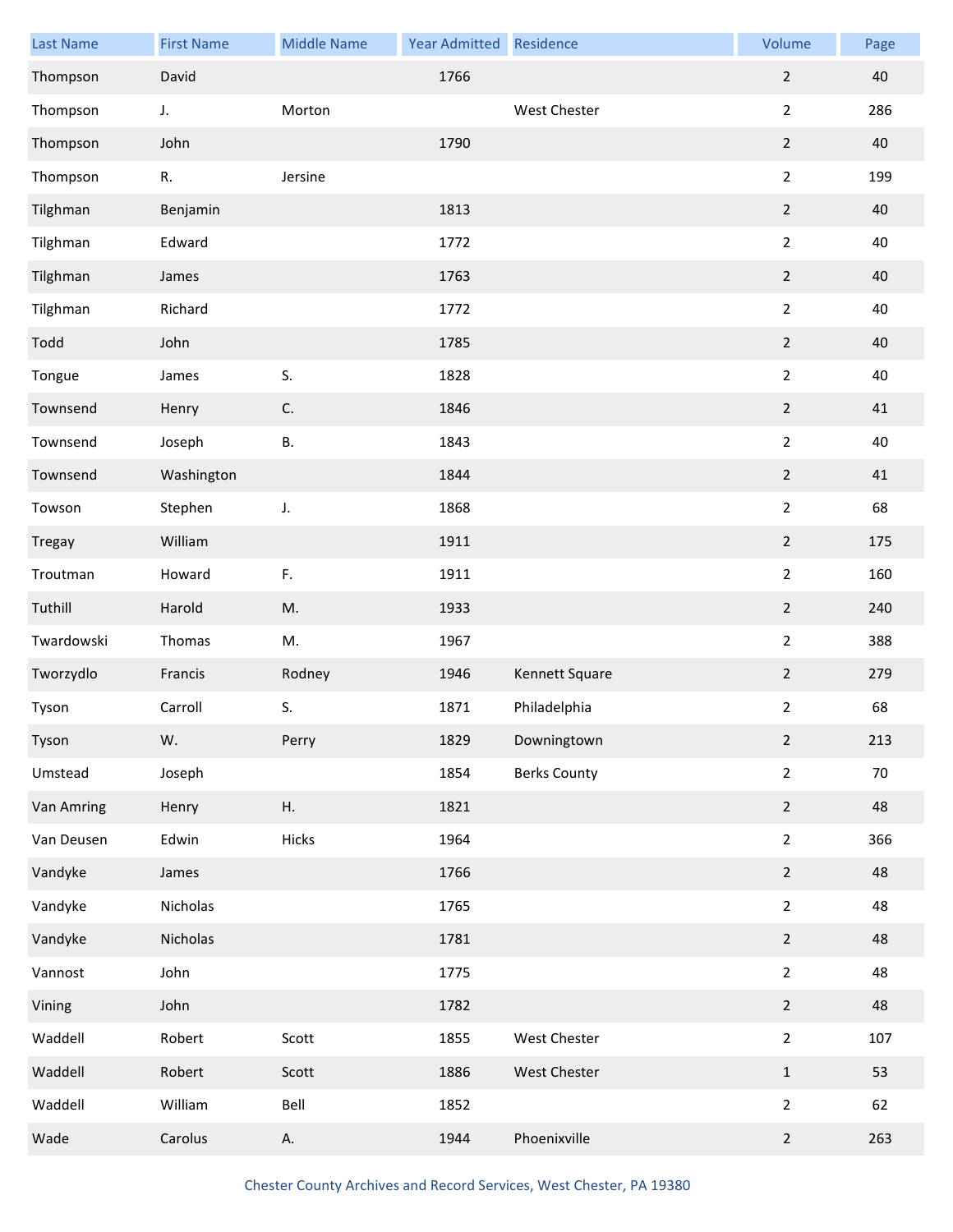| <b>Last Name</b> | <b>First Name</b> | <b>Middle Name</b> | <b>Year Admitted</b> | Residence      | Volume         | Page |
|------------------|-------------------|--------------------|----------------------|----------------|----------------|------|
| Wade             | Helen             | Justine            | 1941                 |                | $\overline{2}$ | 261  |
| Wade             | James             |                    | 1787                 |                | $\overline{2}$ | 50   |
| Wade             | Mary              | Irma               | 1962                 |                | $\overline{2}$ | 349  |
| Wade             | Truman            | D.                 | 1905                 | North Coventry | $\overline{2}$ | 144  |
| Wagner           | Paul              | R.                 | 1909                 | Philadelphia   | $\overline{2}$ | 164  |
| Wagoner          | Claude            | <b>Brower</b>      | 1925                 | Spring City    | $\overline{2}$ | 208  |
| Waitneight       | Henry             | Ρ.                 | 1886                 | Phoenixville   | $\overline{2}$ | 112  |
| Waitneight       | Henry             | Ρ.                 | 1886                 | Phoenixville   | $\mathbf{1}$   | 60   |
| Wajert           | John              | M.                 | 1963                 |                | $\overline{2}$ | 358  |
| Waln             | Nicholas          |                    | 1763                 |                | $\overline{2}$ | 50   |
| Wanger           | Abraham           |                    | 1863                 |                | $\overline{2}$ | 62   |
| Wanger           | Irving            | Ρ.                 | 1879                 |                | $\,1\,$        | 41   |
| Wanger           | Irving            | Ρ.                 | 1879                 |                | $\overline{2}$ | 105  |
| Wanner           | Amos              | В.                 | 1875                 | Reading        | $\overline{2}$ | 105  |
| Wanner           | Amos              | В.                 | 1875                 | Reading        | $\mathbf 1$    | 23   |
| Ward             | Henry             | Galbraith          | 1877                 |                | $\,1\,$        | 29   |
| Ward             | Henry             | Galbraith          | 1877                 |                | $\overline{2}$ | 102  |
| Watson           | John              | I.                 | 1932                 | Oxford         | $\overline{2}$ | 234  |
| Watts            | Stephen           |                    | 1769                 |                | $\overline{2}$ | 50   |
| Wayne            | Isaac             |                    | 1795                 |                | $\overline{2}$ | 50   |
| Webb             | John              |                    | 1740                 |                | $\overline{2}$ | 50   |
| Weiss            | Aaron             |                    | 1917                 |                | $\overline{2}$ | 194  |
| Weiss            | Morton            | В.                 | 1940                 | Coatesville    | $\overline{2}$ | 269  |
| Weiss            | Sydney            | Harold             | 1952                 |                | $\overline{2}$ | 298  |
| Wells            | John              | Craig              | 1789                 |                | $\overline{2}$ | 50   |
| Wells            | Willaim           | C.                 | 1872                 |                | $\overline{2}$ | 99   |
| Wharton          | Richard           |                    | 1786                 |                | $\overline{2}$ | 50   |
| Wheeler          | David             | Η.                 | 1961                 |                | $\overline{2}$ | 344  |
| Whelan           | Joseph            | А.                 | 1956                 |                | $\overline{2}$ | 316  |
| Whitaker         | Samuel            | А.                 | 1899                 |                | $\overline{2}$ | 133  |
| White            | John              |                    | 1683                 |                | $\overline{2}$ | 50   |
| White            | Townsend          |                    | 1743                 |                | $\overline{2}$ | 50   |
| Whitebred        | William           |                    | 1755                 |                | $\overline{2}$ | 50   |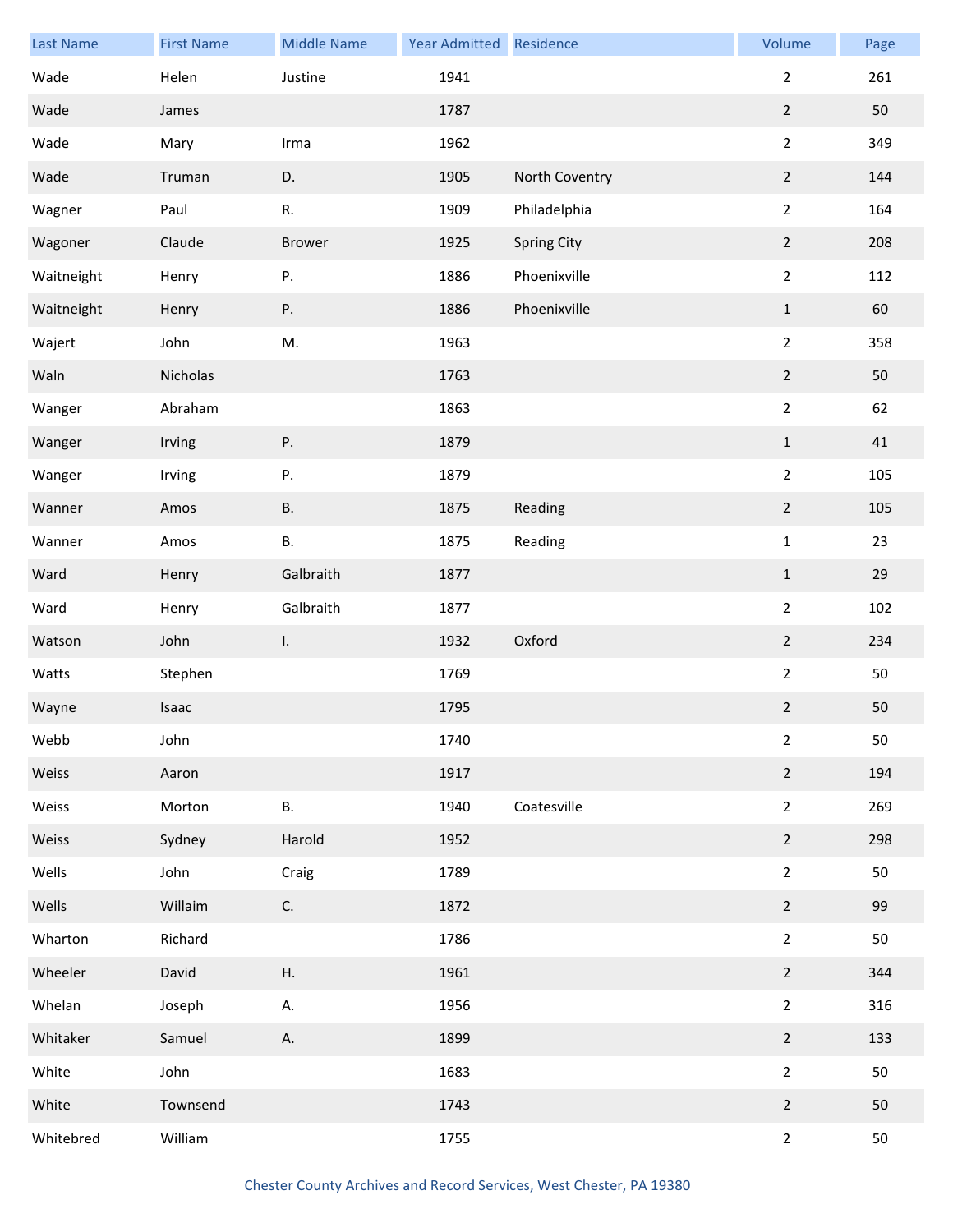| <b>Last Name</b> | <b>First Name</b> | <b>Middle Name</b> | <b>Year Admitted</b> | Residence             | Volume                  | Page |
|------------------|-------------------|--------------------|----------------------|-----------------------|-------------------------|------|
| Whitehead        | William           | Η.                 | 1865                 |                       | $\overline{2}$          | 98   |
| Whitney          | Milton            |                    | 1873                 | Baltimore             | $\overline{2}$          | 102  |
| Whitney          | Milton            |                    | 1873                 | Baltimore             | $\mathbf{1}$            | 5    |
| Whittle          | Wilbur            | F.                 | 1935                 | Kennett Township      | $\overline{2}$          | 257  |
| Wickersham       | Paul              | G.                 |                      |                       | $\mathbf 2$             | 103  |
| Wickersham       | Paul              | G.                 | 1879                 |                       | $\mathbf{1}$            | 36   |
| Wilcocks         | Alexander         |                    | 1765                 |                       | $\overline{2}$          | 50   |
| Wilcocks         | Alexander         |                    | 1778                 |                       | $\overline{2}$          | 50   |
| William          | Wheeler           |                    | 1836                 |                       | $\mathbf 2$             | 51   |
| Williamson       | Edward            | Η.                 | 1844                 |                       | $\overline{2}$          | 51   |
| Williamson       | Willaim           |                    | 1820                 |                       | $\overline{2}$          | 51   |
| Willing          | George            | C.                 | 1816                 |                       | $\overline{2}$          | 50   |
| Wilson           | Albert            | L.                 | 1877                 | Philadelphia          | $\mathbf 2$             | 103  |
| Wilson           | Albert            | S.                 | 1877                 |                       | $\mathbf 1$             | 37   |
| Wilson           | James             |                    | 1767                 |                       | $\overline{2}$          | 50   |
| Wilson           | Joseph            |                    | 1845                 |                       | $\overline{2}$          | 51   |
| Wilson           | Robert            | N.                 | 1873                 | Philadelphia          | $\mathbf{1}$            | 5    |
| Wilson           | Robert            | N.                 | 1873                 | Philadelphia          | $\overline{2}$          | 102  |
| Windle           | Francis           |                    | 1872                 |                       | $\boldsymbol{2}$        | 99   |
| Windle           | Frederick         | F.                 | 1915                 |                       | $\overline{\mathbf{c}}$ | 189  |
| Windle           | Susan             | Passmore           | 1964                 |                       | $\overline{2}$          | 365  |
| Windle           | William           | <b>Butler</b>      | 1910                 | West Chester          | $\overline{2}$          | 158  |
| Windle           | William           | S.                 | 1871                 |                       | $\overline{2}$          | 98   |
| Wingate          | Samuel            | D.                 | 1901                 | Oxford                | $\overline{2}$          | 127  |
| Wollaston        | George            | W.                 | 1860                 |                       | $\overline{2}$          | 62   |
| Wood             | Harold            | К.                 | 1934                 | West Chester          | $\overline{2}$          | 245  |
| Wood             | Lawrence          | Eyre               | 1961                 |                       | $\overline{2}$          | 343  |
| Woodward         | Η.                | Willard            |                      |                       | $\overline{2}$          | 170  |
| Woodward         | Paschall          |                    | 1847                 |                       | $\overline{2}$          | 53   |
| Worrall          | Horace            | G.                 | 1834                 |                       | $\overline{2}$          | 51   |
| Worrall          | Thomas            | Ρ.                 |                      | <b>Chester County</b> | $\mathbf{1}$            | 39   |
| Worrell          | Thomas            | Ρ.                 |                      | West Chester          | $\overline{2}$          | 104  |
| Wright           | J.                | Arthur             |                      | Coatesville           | $\overline{2}$          | 177  |